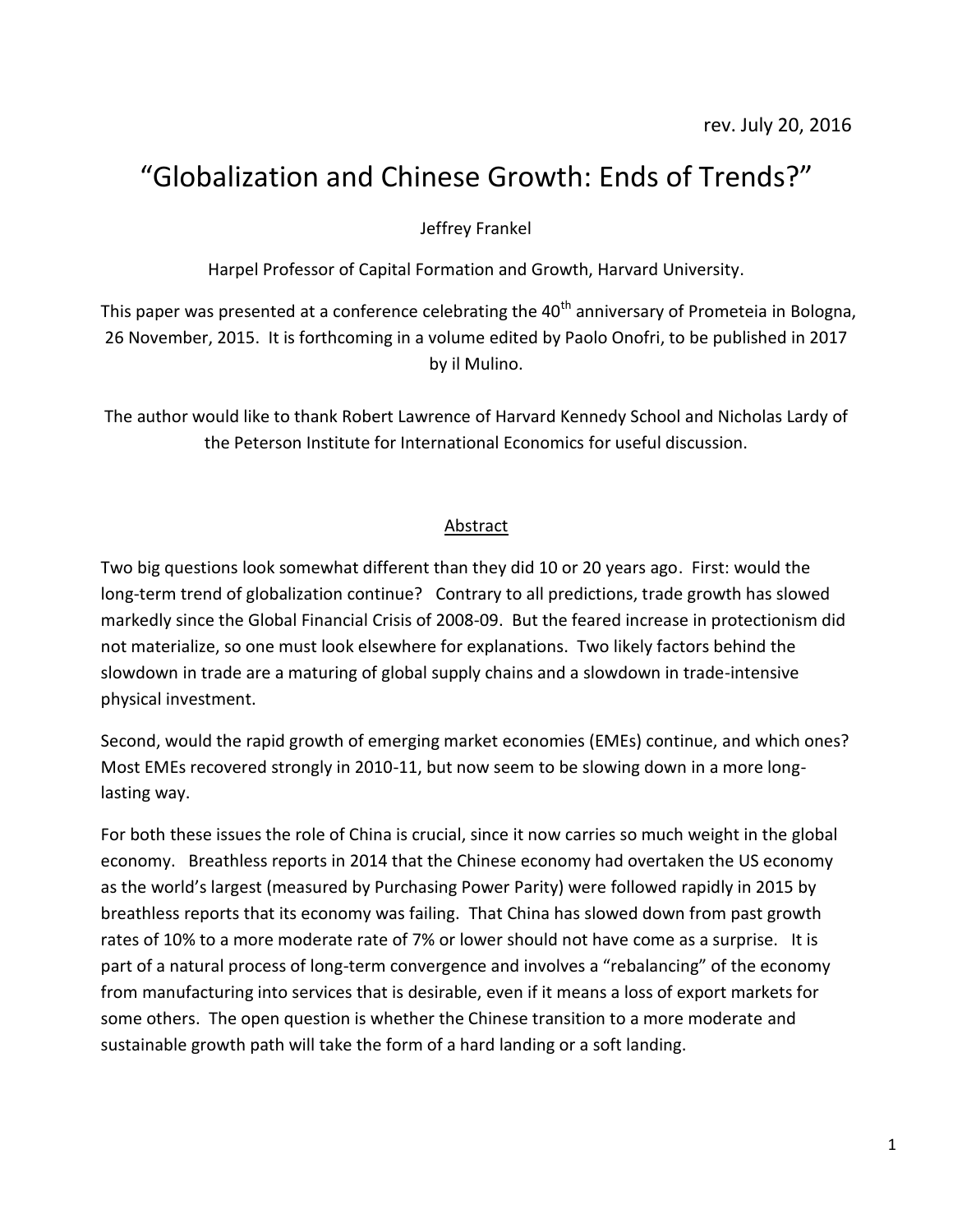## Globalization and Chinese Growth: Ends of Trends?

At the invitation of Prometeia in 1995, I came to Bologna to address the topic: "The World Over the Next 25 Years: Global Trade Liberalization and the Relative Growth of Different Regions." We all lack 2020 foresight, of course. But twenty-five years into the future seemed so far off; I thought nobody would be checking up on my predictions!

Some of what I said turned out right. For example Japan's saving rate would fall, as the population aged. I also said that countries that still had high unrealized growth potential included Chile, China and (less obviously) the Philippines. But other predictions were less accurate: "A 1999 start date for EMU is too optimistic."

I tried in 1995 to address two major questions. First, would globalization continue, with respect to international trade in particular? Second, which economies would perform the best, and in particular, would China surpass the United States in economic size?

It is fair to say that most long-range forecasters tend to extrapolate recent trends. But history is more interesting than that. Cycles and regression-to-the-mean are as important as long-term trends. The hard part is knowing what is a permanent trend and what is not.

This paper considers how such questions look now, 20 years later. More specifically:

(I) The rate of growth in global trade has slowed sharply since 2008, rather than continuing its past trend. Why?

(II) China's economic growth appears to be slowing as well, rather than continuing its past 10% per annum trend. Why?

#### **(I) The slowdown in global trade**

Growth in trade was rapid during most of the post-war period and particularly during 1980- 2007. Trade expanded roughly twice as fast as GDP, so that most countries experienced an increase in exports and imports as shares of their economies. A continuation of the trend seemed inevitable, in part because of continued technological progress in transport and communication.

But, as I said 20 years ago, the trend of economic integration across national borders is not inevitable or irreversible, even if technological progress is one-directional. In the period 1914- 1945, political forces worked to turn the clock back on globalization. These political forces included the two world wars, tariff protection (such as the US Smoot-Hawley tariff of 1930 and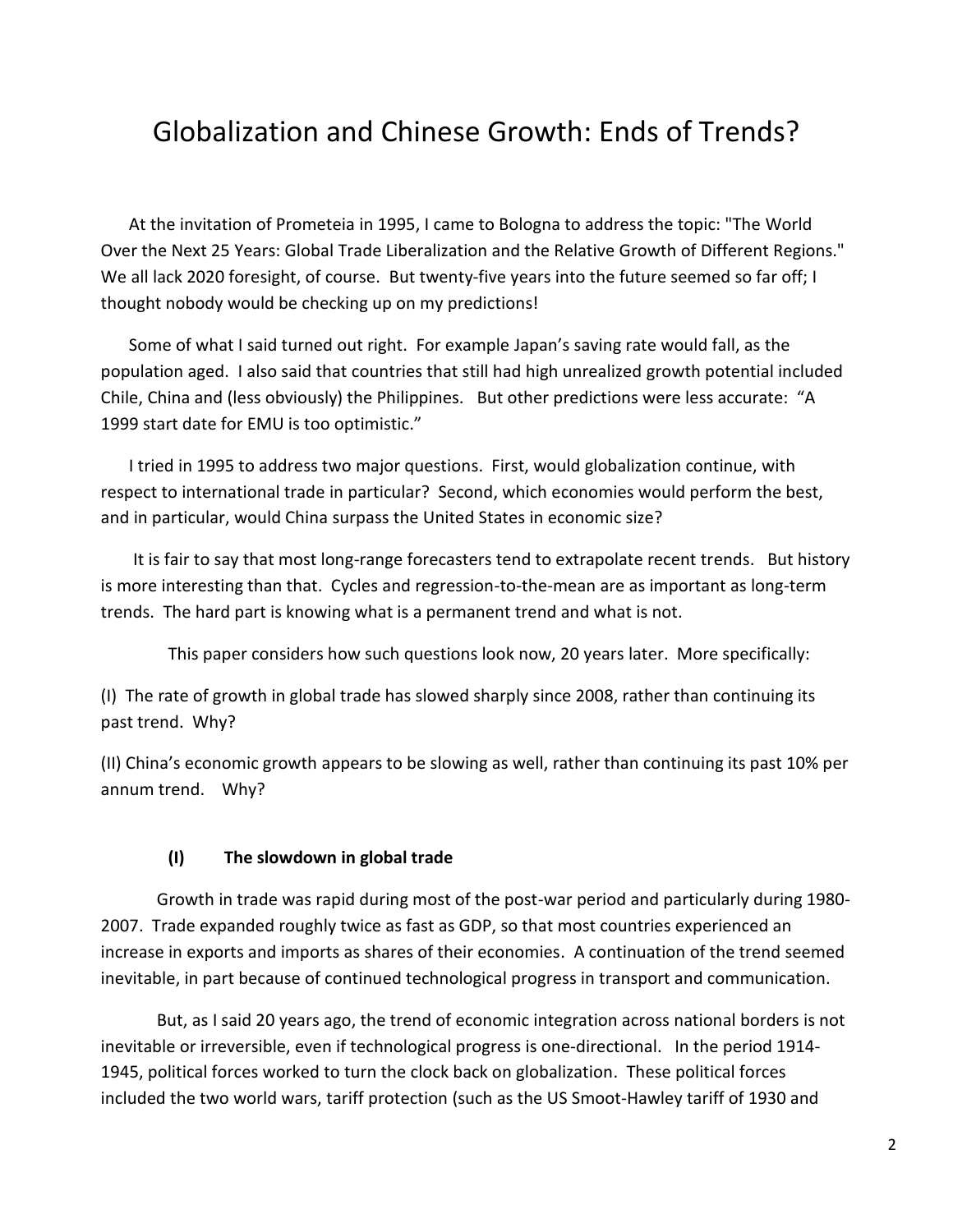emulation and retaliation by other countries), and discriminatory economic blocs (such as the Sterling bloc before the war or the Soviet bloc after it). As a result, trade fell as a share of GDP between 1914 and 1945 and even fell absolutely during the great Depression, 1929-1938. $^{1}$  It is always good to remember that what happened then could happen again.

When the Global Financial Crisis and recession hit in 2008 there was a fear that countries might revert to protectionism, as in the 1930s, and with similar results. The first two meetings of the new G-20 Leaders Summit pledged to refrain from imposing new protection, December 2008 in Washington and April 2009 in London. But many were skeptical of the rhetoric. As it turned out, there was in fact no great return to protectionism.<sup>2</sup> And yet both the economic downturn and the fall in trade turned out to be as bad as feared, or even worse!

The rate of growth of world trade has slowed sharply since 2008. $^3$  To begin with, total trade fell even in absolute terms in 2009, which is highly unusual. To be sure, total global GDP fell sharply as well that year, which is also highly unusual. But the decline in trade was more than would normally be expected given output.<sup>4</sup> Initially it seemed that the pause in globalization must certainly be a temporary phenomenon related to the financial crisis and recession. But the bounce-back of trade during the subsequent economic recovery was only partial. As of 2015, trade still lags GDP. This is the case, in particular, among Emerging Market and developing economies<sup>5</sup> which are now a large enough share of the global economy to dominate the total.

Why has trade slowed so much? Three explanations that were originally suggested in 2009 now seem wrong. First, protectionism. As noted, for the most part it hasn't happened.<sup>6</sup> Second,

 $\overline{\phantom{a}}$ 

 $^3$  E.g., Boz, Bussiere, and Marsilli (2014), Constantinescu, Mattoo and Ruta (2015), Evenett (2014), Lawrence (2015), and Escaith and Miroudot (2015).

<sup>4</sup> Abiad, Mishra and Topalova (2014), Baldwin (2009), Bussière, Callegari, Ghironi, Sestieri & Yamano (2013), Evenett (2014), Freund (2009).

 $5$  Obstfeld (2015).

 $^6$  E.g., Constantinescu, Mattoo, and Ruta (2015), Figure 13. But a half-century of steady progress toward global trade liberalization in multilateral negotiations (Subramanian and Wei, 2007) appears to have come to an end with the failure of the Doha Round, launched in 2001 and declared dead in 2015. So this might

 $^1$  E.g., Irwin (2002, 2015).

<sup>&</sup>lt;sup>2</sup> In the United States, for example, President Barack Obama initiated no significant protectionist initiatives, in contrast to the Voluntary Export Restraints on autos that Ronald Reagan induced Japan to accept during the 1981-82 recession or the steel tariffs imposed by George W. Bush after the 2001 recession, let alone the Smoot-Hawley bill signed by President Herbert Hoover as the Great Depression hit.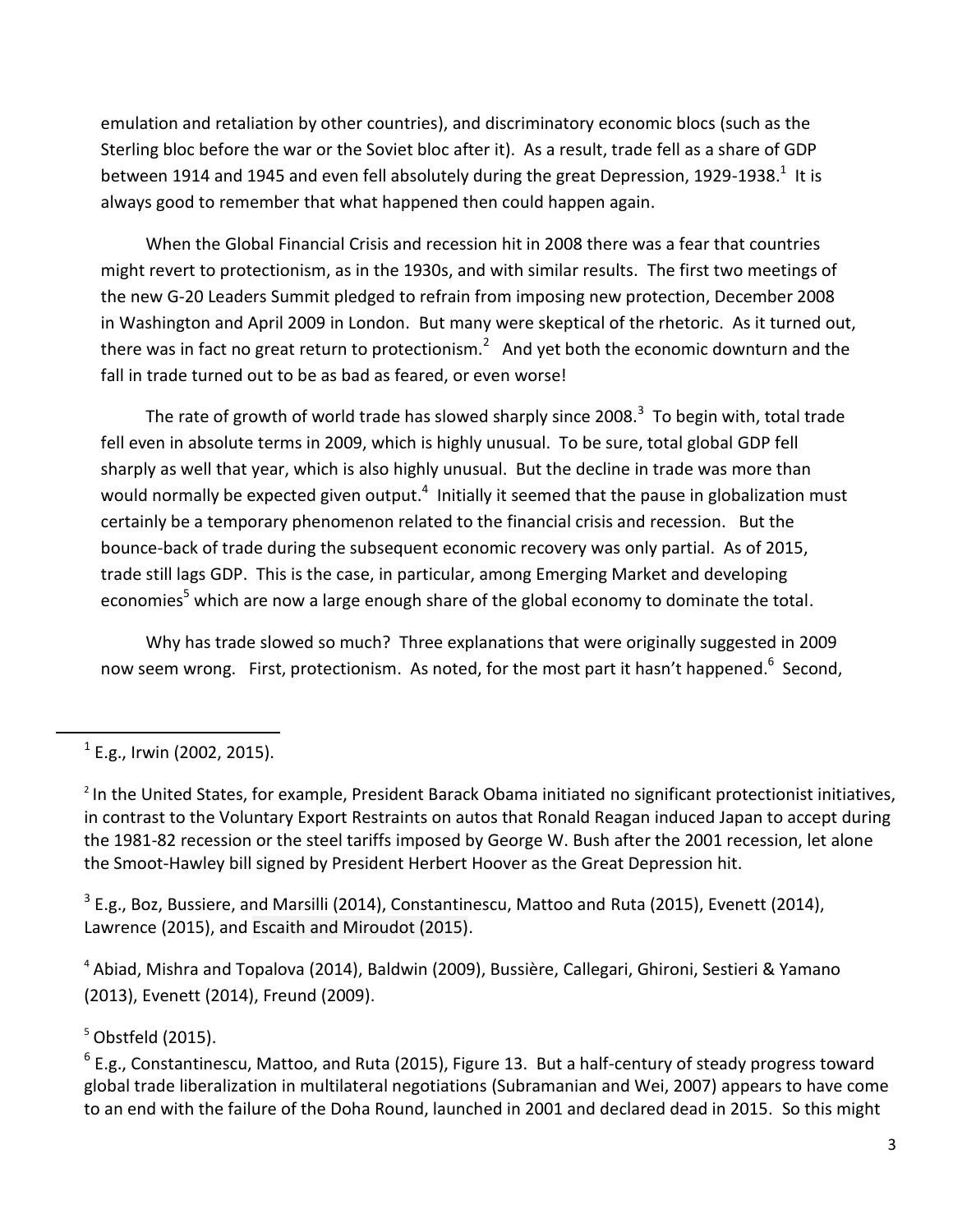high prices for oil in 2008 and therefore for transport. Oil prices fell by half subsequently and yet trade did not recover. Third, trade credit froze up when financial markets did. True, but credit availability was subsequently restored. $<sup>7</sup>$ </sup>

Another three hypotheses remain. Each is likely to be part of the explanation. Indeed they are interrelated.

- 1. Global supply chains have matured.
- 2. Trade-intensive physical investment spending has slowed.
- 3. The structure of China's economy is shifting.

## **1. Global supply chains have matured.**

Some available evidence suggests that the expansion of global supply chains has slowed, supporting the hypothesis that vertical specialization may have largely run its course.<sup>8</sup> The ratio of foreign value added to domestic value added in world gross exports rose by 8 ½ percentage points during 1995-2005, but only by 2  $\frac{1}{2}$  percentage points during 2005-2012. In China in particular, where parts and components are imported and assembled into final goods which are then exported to the US and elsewhere,<sup>9</sup> the share of imports of parts and components in China's exports peaked at a high level in 1993. The subsequent diminishing importance of such trade is reflected as a declining share in the two decades since then. Because China by now constitutes a significant share of world trade,  $^{10}$  its patterns affect the total. Consistent with these numbers, figures for parts and components as a share of US imports have reversed as well.

## **2. Investment spending has slowed.**

Investment spending has fallen as a share of GDP. Investment is trade-intensive: Of the components of demand, the "marginal propensity to import" out of investment by firms is bigger than the marginal propensity to import out of consumption by households. (It is also bigger than the marginal propensity to import out of the other component in the standard decomposition of domestic demand: government purchases of goods and services.) Investment fell much more than consumption in 2008-09. Combine that with the import-intensity of investment and, say Bussière, et al (2013), the 2009 fall in trade is explained. Investment has continued to slump in the 2009-15

help explain the failure of the trade/GDP ratio to rise as rapidly in recent years as it did in the preceding decades.

 $<sup>7</sup>$  Boz, Bussiere, and Marsilli (2015).</sup>

 $^8$  Constantinescu, Mattoo, and Ruta (2015).

<sup>9</sup> Koopman, Wang, and Wei (2008).

<sup>&</sup>lt;sup>10</sup> Feenstra and Wei (2010).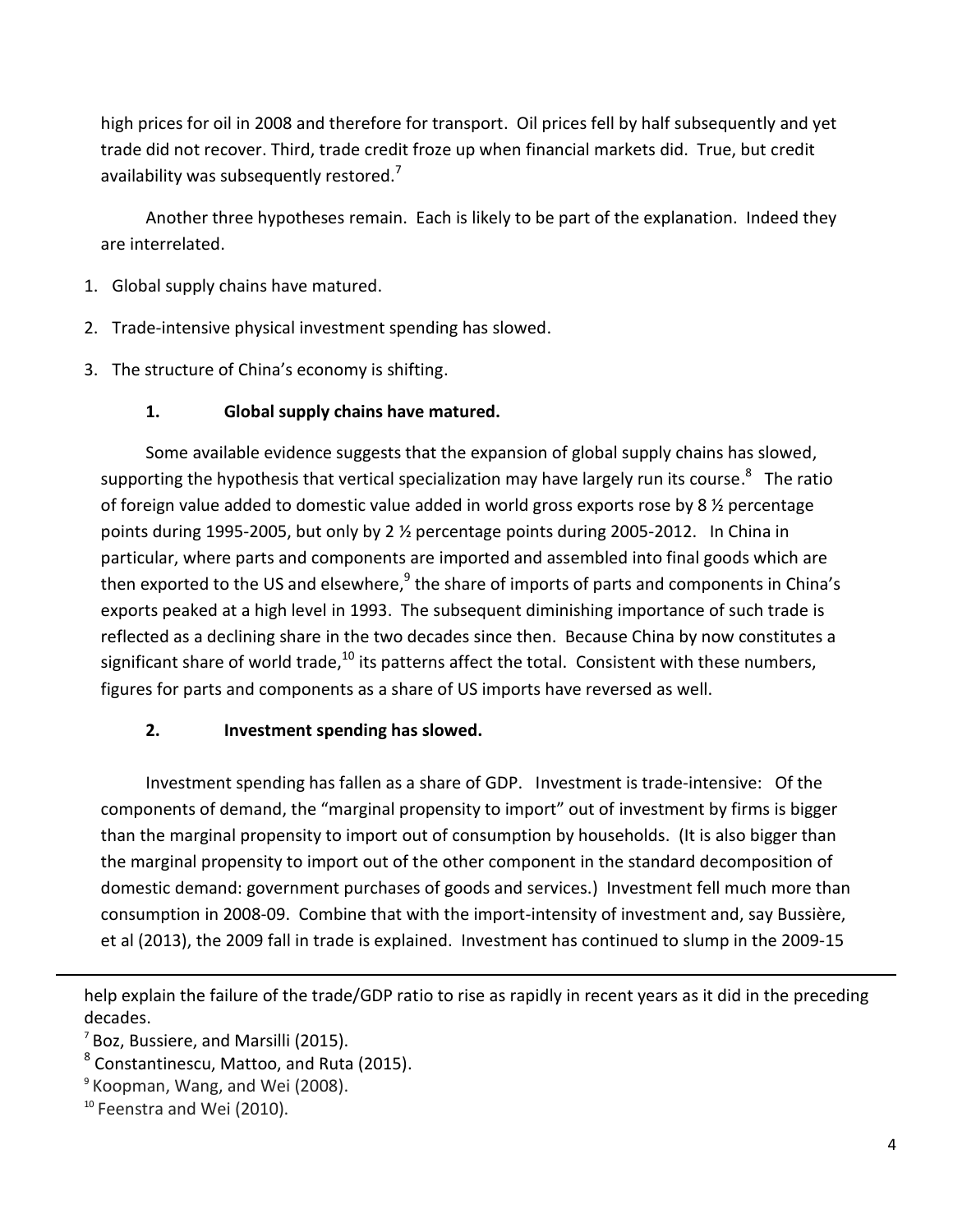recovery among advanced economies: business fixed investment, equipment, and residential construction are all continuing to run below their 1990-2004 trend rates of growth. Among developing countries as well, investment growth lags behind other sectors. $^{11}$ 

## **3. China's economy is "rebalancing."**

Trade's relative importance in China peaked ten years ago. Exports and imports have both been declining as shares of GDP, in part because services are less trade-intensive than manufacturing or basic commodities.

China has long had great success with its heavy emphasis on manufacturing as a development strategy. Growth was led by exports and investment up until 2008.<sup>12</sup> But the structure of the economy is changing in two ways: away from manufacturing, toward services; away from export demand, toward domestic demand. The leaders announced the goal of moving toward services, with growth led by consumer demand, at the Third Plenum in 2013 for example. The "rebalancing" of the economy is appropriate. But services are less trade-intensive than manufacturing.

The available data are imperfect. But as of 2015 they support the proposition that China is shifting into services, as pointed out by Lardy (2015). The national statistics show a rising share of tertiary industries in GDP. It is good also to look at other data as well. China's output of industrial products such as coal, steel, and cement declined over the period 2010-2015. Railway data show that freight traffic has been declining, especially relative to passenger traffic. These are components of the so-called Keqiang Index.<sup>13</sup>

## **(II) China's GDP**

This leads us to the question of recent Chinese growth rates. Even according to official Chinese economic statistics, GDP has slowed down. Many observers suspect that the slowdown may have been greater than is reflected in the official statistics.<sup>14</sup>

 $\overline{\phantom{a}}$ 

 $11$  Lawrence (2015).

<sup>&</sup>lt;sup>12</sup> From 1997 to 2008, China's exports and imports had risen especially fast, even relative to GDP. Trade/GDP had also been rising somewhat in the US and had been flat in the European Union.

<sup>&</sup>lt;sup>13</sup> Lardy even points out that China's movie box office revenue has been rising faster than 40% a year [as of the first half of 2015].

<sup>&</sup>lt;sup>14</sup> They point to tangible statistics, such as energy usage or output of industrial materials like cement. But as we have seen, these same statistics are also consistent with the interpretation that the Chinese economy is shifting away from heavy manufacturing and toward services.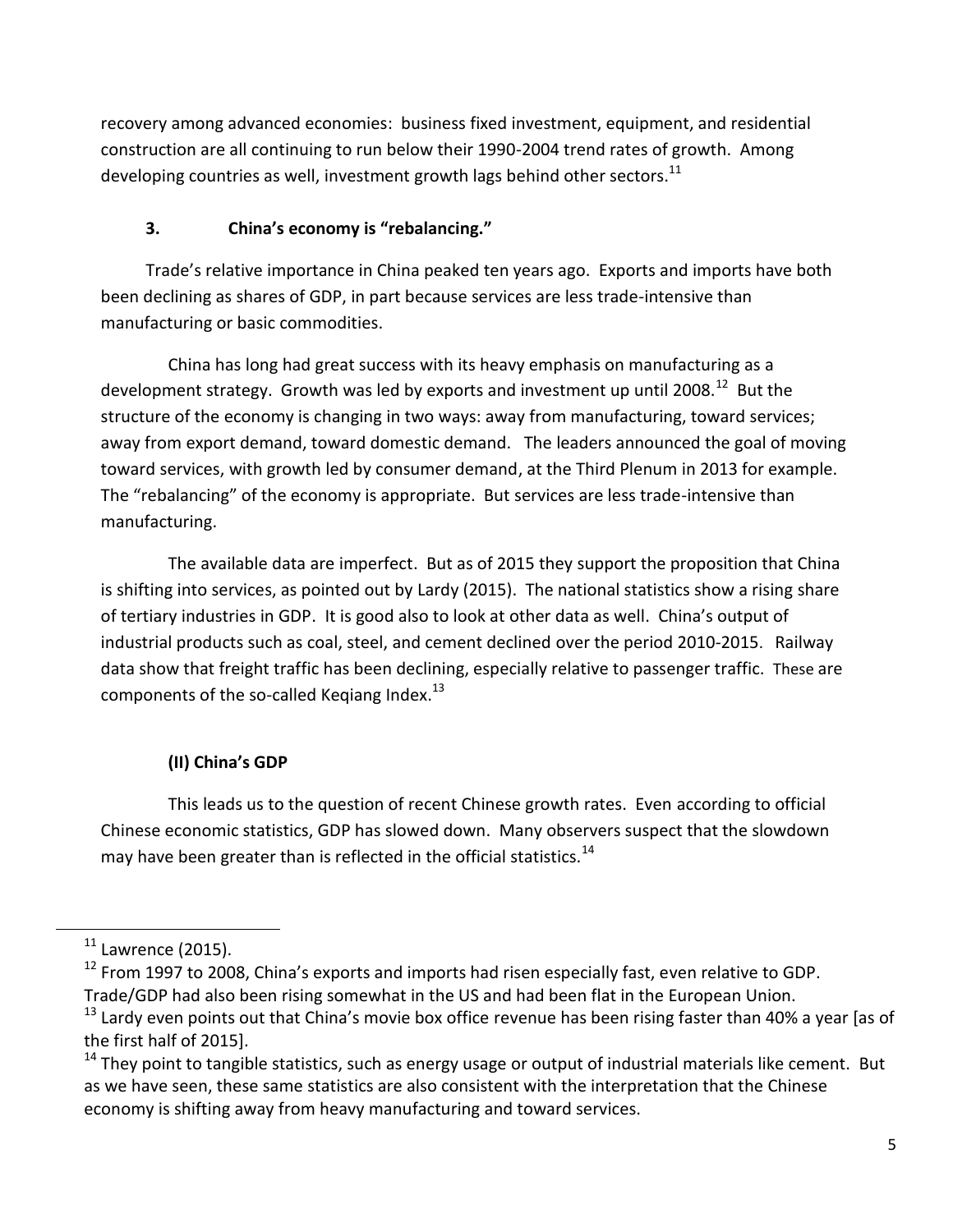China's recent slow-down  $-$  and the question whether it is temporary or long-term  $-$  is now the big question. But first let us consider something that seemed the big question of 2014: Did the Chinese economy catch up with the United States that year?

## **1) Did China catch up with US GDP in 2014?**

China was the world's largest economy two centuries ago. It is estimated that its GDP was larger than that of all of Western Europe for many centuries, up to and including the 18<sup>th</sup> century.<sup>15</sup> Then, from 1820 to 1950, China's share of the global economy plummeted, as Western Europe and the United States took off and it did not. In 1950 the Western European and US economies were each more than five times as large as China's economy, notwithstanding the latter's larger population.

Then, after around 1973, China's growth accelerated sharply and its share of the world economy began to recover. As a consequence, looking forward from 1995, simple extrapolation of the trend would have had China's GDP surpassing the United States before now (on a PPP basis) and surpassing the US by some 40% in the year 2020.

Sure enough, news media in late 2014 trumpeted "China surpasses U.S. to become largest world economy."<sup>16</sup> They were reporting the latest 6-year update from the International Comparison Program of the United Nations and World Bank, and the use of these statistics by the International Monetary Fund.

China's economic miracle is genuine. Growth averaged almost 10% per annum for three decades. This was an historic accomplishment. After its Industrial Revolution, it took the United Kingdom about 58 years to double income, starting from 1780. It took the United States approximately 47 years to double in size, counting from 1839. (Of course immigration helped a lot.) Japan accomplished the feat in about 35 years, from 1885. Korea continued the pattern of acceleration, doubling in about 11 years, starting in 1966. But it took China only around 8 years, from 1987.

Nevertheless, the claim that China has passed the United States is basically wrong, in my view. The US remains the world's largest economic power by a substantial margin. The reports are based on the release of the latest report from the U.N. International Comparison Program (ICP) project (World Bank, 2014). The work of the ICP is extremely valuable. I await eagerly their latest estimates every six years or so and I use them, including to look at China. (Before 2005, the data

 $15$  The figures, which are in PPP terms, are from Maddison (2007).

<sup>16</sup> That headline is from *Fox News*.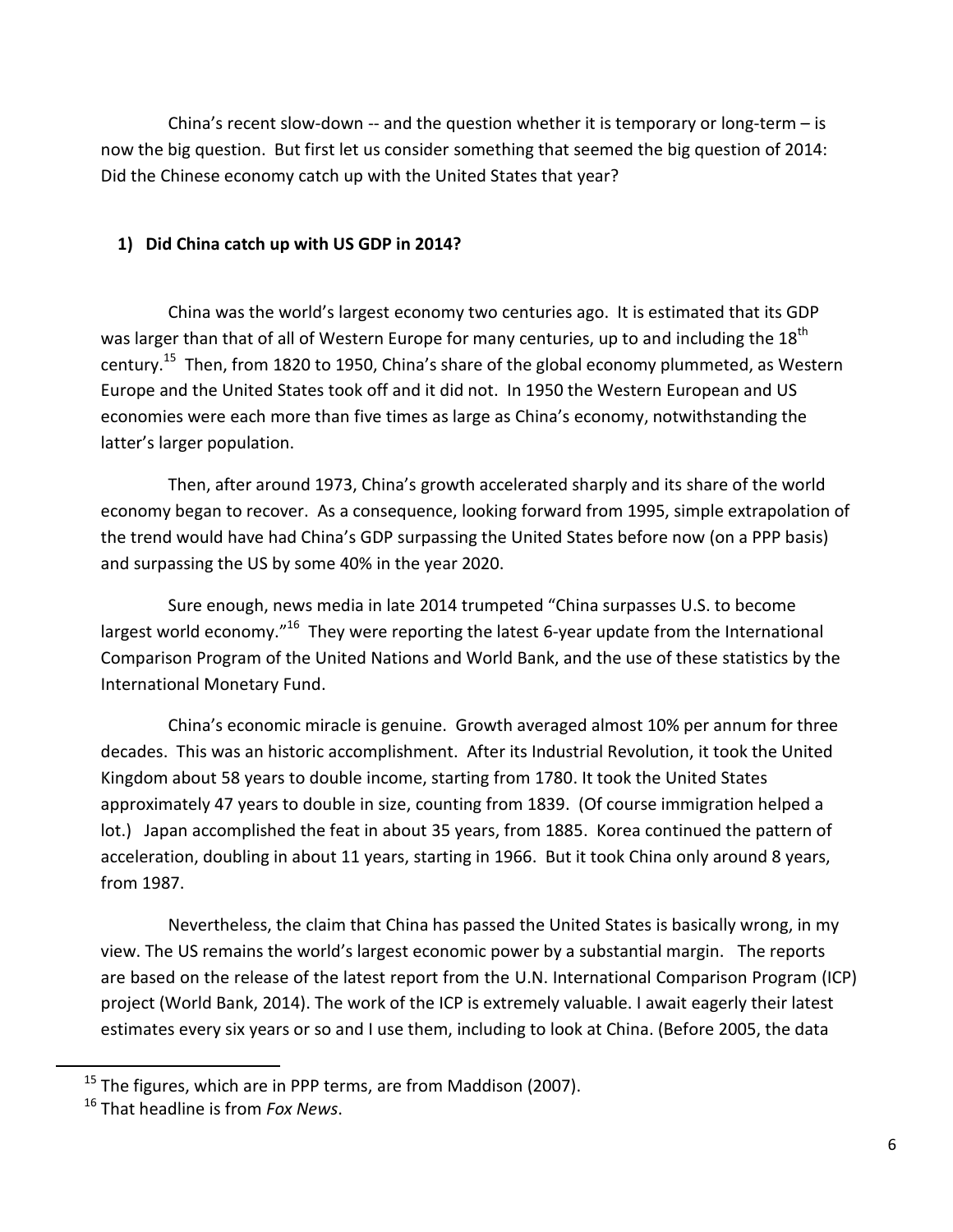collection exercise used to appear in the Penn World Tables.) The ICP numbers compare countries' incomes using PPP rates, rather than actual exchange rates. This is the right thing to do if one is interested in individual living standards. It is not the best approach if one is interested in measuring a country's weight in the global economy, I would argue. When thinking about a country's size in the world economy, it is how much the yuan can buy on world markets that is of interest. PPP tells how many haircuts and other local goods it can buy in China.

The bottom line for China is that it has a ways to go before it surpasses the US by either criterion—income of the average Chinese (measured with PPP rates), or aggregate size of the Chinese economy (GDP correctly measured at actual exchange rates). This in no respect detracts from the country's impressive growth record, which at about 10% per annum for three decades constitutes a historical miracle (Prasad, 2009).

At current exchange rates, the American economy is still almost double China's. But the day when China's GDP catches up with the US even in terms of current exchange rates may not be far off. If one were to extrapolate the recent past trends, which would have the Chinese real growth rate continuing to exceed US growth by 5% per annum and the yuan appreciating at 3% a year in real terms, then China would pass the US by 2021. But this is unlikely. A more likely guess would be a real growth differential of 4% and no real appreciation, in which case the cross-over would be estimated to occur around the year 2029.

The PPP-versus-exchange rate issue is familiar to international economists. This annoying but unavoidable technical problem arises because China's output is measured in its currency, the yuan, while US income is measured in dollars. How should one translate the numbers so that they are comparable? The obvious solution is to use the contemporaneous exchange rate (multiply China's yuan-measured GDP by the dollar-per-yuan exchange rate, so that is expressed in dollars).

Someone then points out, however, that if one wants to measure the standard of living of Chinese citizens, one has to take into account that many goods and services are cheaper there. A yuan goes further if it is spent in China than if it is spent abroad. Some internationally traded goods have similar prices. T-shirts are virtually as cheap in the US as in China, in part because Americans can buy them from there. Oil is almost as cheap in China as abroad, because it can import it. But haircuts—a service that cannot readily be traded internationally—are much cheaper in China than in the US. For this reason, if one wants to compare income per capita across countries, one needs to measure local purchasing power, as the ICP does.

The PPP measure is useful for many purposes. One such purpose is knowing which governments have been successful at raising their citizens' standard of living. A second application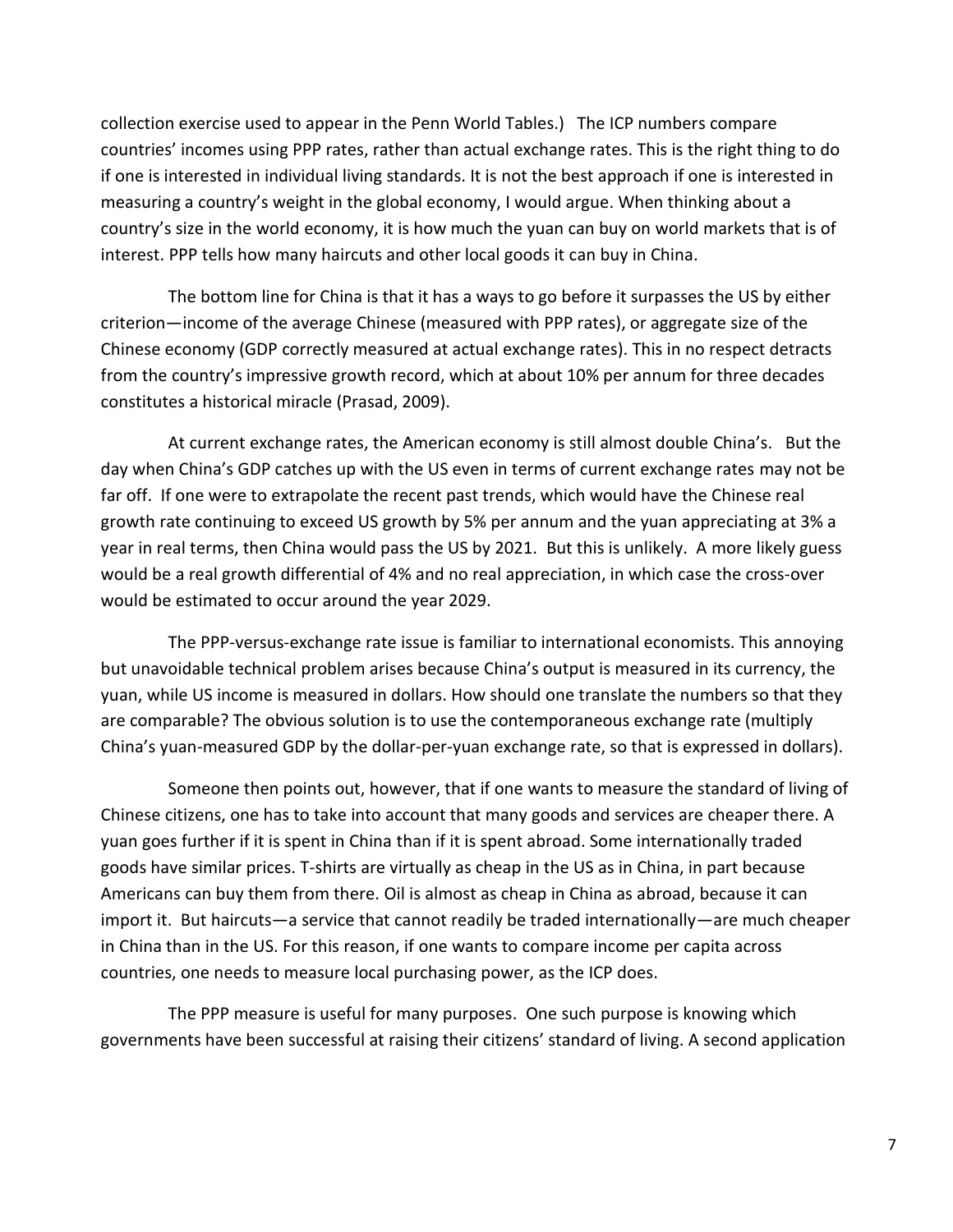is estimating whether the country's currency is "undervalued," controlling for its productivity.<sup>17</sup> A third is judging whether it is reasonable to expect that it has the means to start cutting pollution (to be considered further below).

Looking at income per capita, China is still a relatively poor country even by the PPP measure and even though it has come very far in a short time (Pethokoukis, 2014). Its per capita income ranks only midway among 190 countries:  $85<sup>th</sup>$ , just above Peru. Why are we more interested in China than Peru? Partly because it is such a dynamic economy, but not just that. China still has the world's largest population. When one multiplies a medium income per capita by 1.3 billion "capita," one gets a large number. The combination of a very large population and a medium income gives it economic power and also political power.

Why do we consider the US the incumbent number 1 power? Partly because it is rich, but not just that. If income per capita were the criterion, then Monaco, Qatar, Luxembourg, Brunei, Liechtenstein, Kuwait, Norway, and Singapore would all rank ahead of the US.

For the purposes of that comparison, it does not much matter whether one uses actual exchange rates to make the comparison or PPP rates. Relative rankings for income per capita do not depend on this technical choice as much as rankings of size do. The reason is that the PPP rates are highly correlated with income per capita, the phenomenon known as the Balassa-Samuelson relationship (Balassa, 1964; Samuelson, 1964).

If you are choosing which country to be a citizen of, you might want to consider one of these richest countries. But we do not consider Monaco, Brunei and Liechtenstein to be among the world's "leading economic powers," because they are so small. What makes the US the number one economic power is the combination of having one of the highest populations together with having one of the higher levels of income per capita.

So there is a widespread fascination with the question how China's aggregate economic size or power compares to America's and especially whether the challenger has now displaced the reigning champ as number one (Subramanian, 2011). It seems to me that PPP rates are not the best ones for making this comparison. Why?

When we talk about size or power we are talking about such questions as the following:

- From the viewpoint of multinational corporations, how big is the Chinese market?
- From the standpoint of global financial markets, will the RMB challenge the dollar as an international currency?<sup>18</sup>

 $17$  E.g., Frankel (2006), Cheung, et al. (2010), Subramanian (2010).

 $18$  Subramanian (2011); Frankel (2012); Eichengreen and Kawai (2014).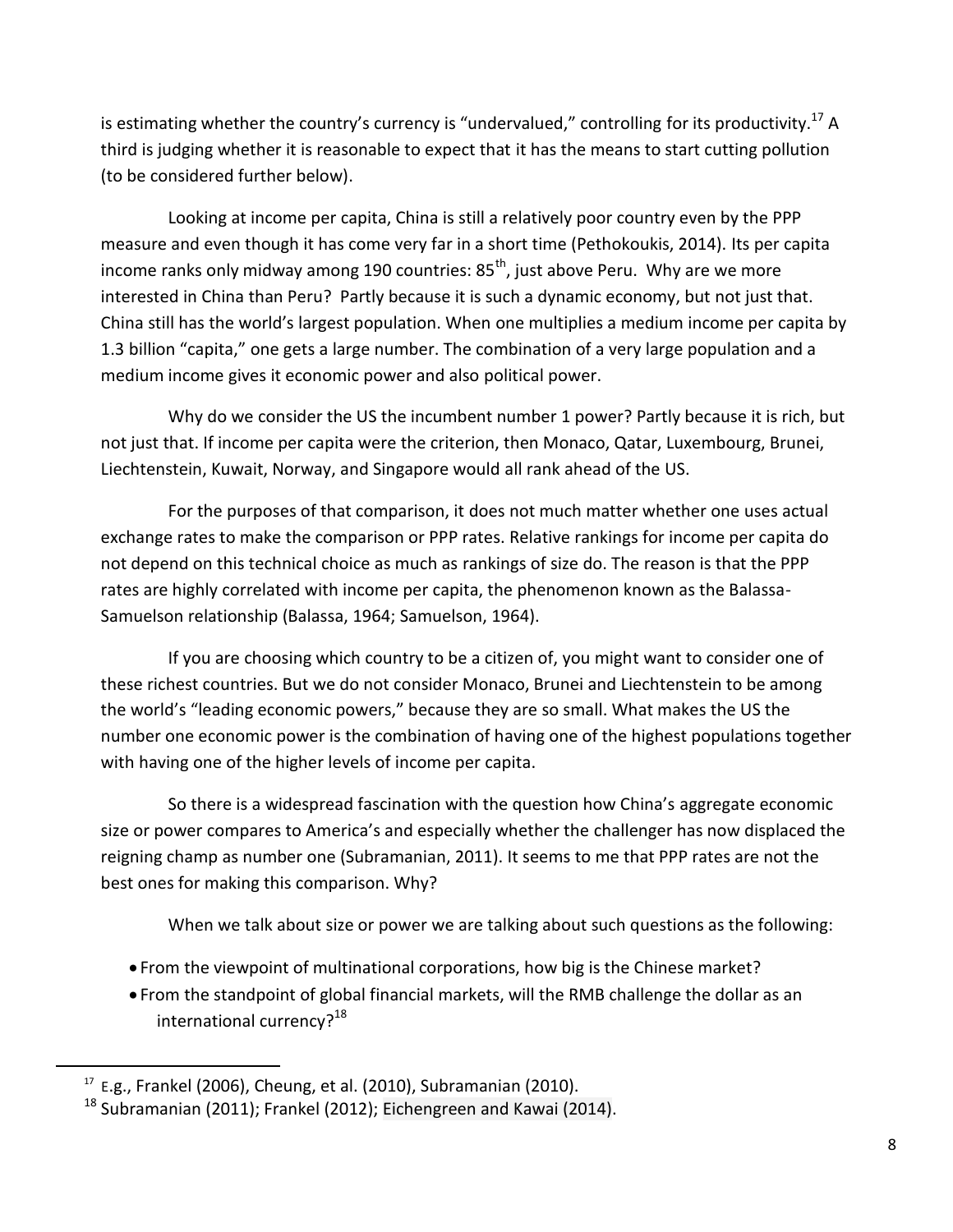- From the viewpoint of the IMF and other multilateral agencies, how much money can China contribute and how much voting power should it get in return?<sup>19</sup>
- From the viewpoint of countries with rival claims in the South China Sea, how many ships can its military buy?

For these questions, and most others where the issue is total economic heft, one wants to use GDP evaluated at current exchange rates.

It is sometimes objected that using the current exchange rate subjects the comparison to the substantial fluctuations that exchange rates often exhibit. This is true. But the large measurement errors in the PPP adjustment are considerably worse. There is a good case for using a five-year average of the exchange rate instead of the exchange rate in one particular year. It does not make much difference for the US-China comparison during this period. But even when exchange-rate fluctuations seem large, the difference is relatively small compared to the other statistical issues at stake here.

### **2) Is China's recent slow-down long-term?**

Breathless reports in 2014 that the Chinese economy had overtaken the US economy as the world's largest were followed in 2015 by breathless reports that its economy was failing. Such concerns grew intense when the Shanghai stock market peaked sharply in June 2015 and fell sharply thereafter. But the rise and fall of the stock market that occurred within one year shed little light on the economies' true economic prospects. (The market in fact finished 2015 above where it had been in 2014.) $^{20}$ 

 $\overline{\phantom{a}}$ 

 $19$  Frankel (2014).

<sup>&</sup>lt;sup>20</sup> Wei (2015). The Chinese stock market began to take off in November 2014, in reaction to the first of several reductions in interest rates by the People' Bank in China (which in turn seemed a reasonable response to the beginning of the slowdown in the economy). By the spring of 2015, the acceleration in the Shanghai Stock Market Index had all the markings of a credit-fueled bubble, especially a big increase in investors buying on margin. The regulatory authority, the China Securities Regulatory Commission, responded by tightening margin requirements in January, April and June. The third of these steps, on June 12, coincides with the sharp peaking of the index, at a level double what it had been in April of 2014. Subsequent efforts by the government to prop up stock prices were widely criticized by outsiders.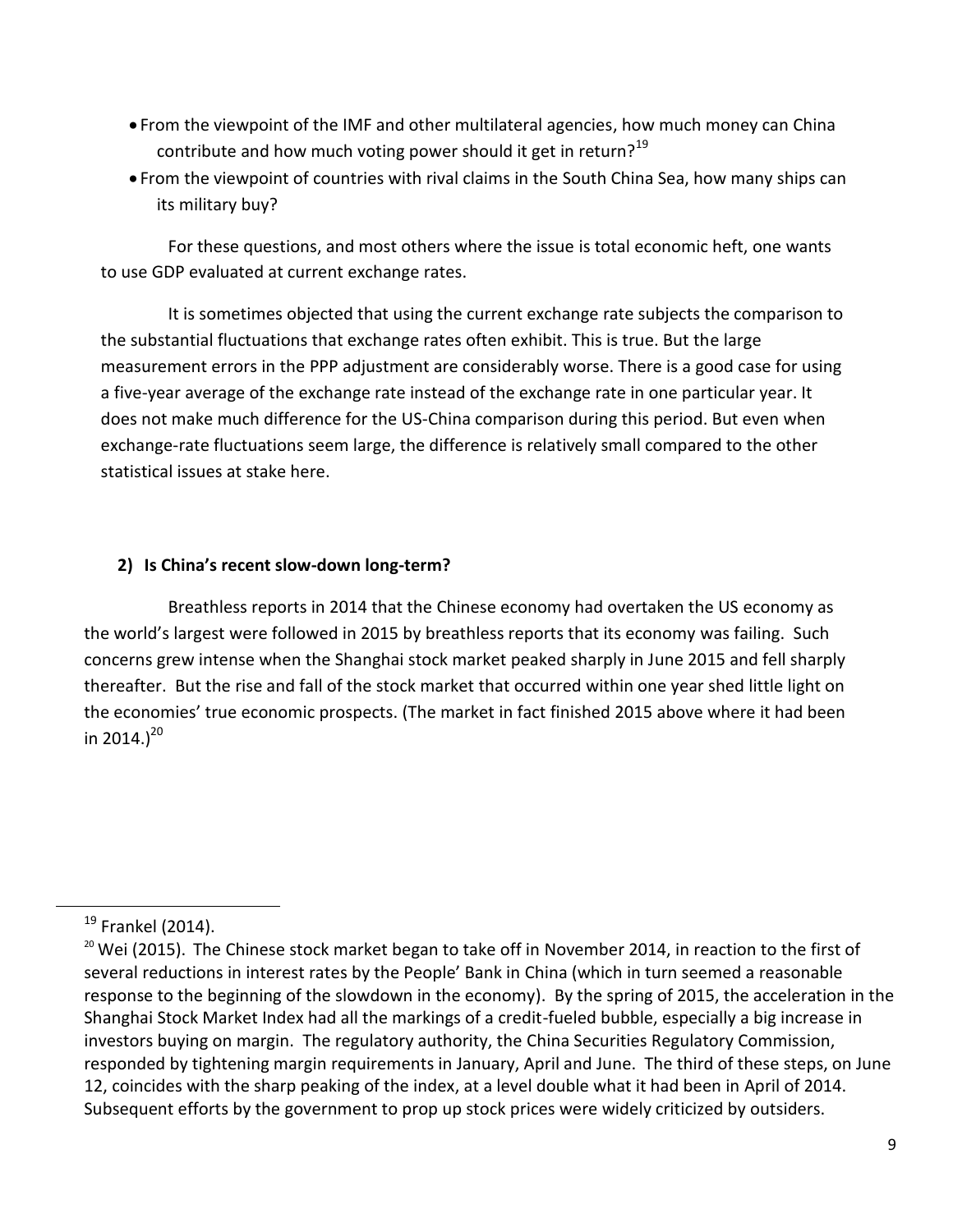Official statistics show real GDP in China growing at about 7% in 2014 and 2015, substantially below the average rate of the three decades 1980-2010 when it exceeded 10%. $^{21}$  (For our purposes we are rounding to the nearest digit.)

Four questions are of particular importance:

- 1. Are the official statistics to be believed?
- 2. Is the recent slowdown likely to be permanent?
- 3. What are the possible reasons for it?
- 4. Will the economy fall substantially below its new long-term growth trend, i.e., will the transition to the slower path be a hard landing or soft landing?

## **1. Are the official statistics to be believed?**

GDP statistics are subject to measurement errors in any country, but are particularly to be taken with the proverbial "grain of salt" for China. Often the GDP numbers reported at the end of a year come strikingly close to the growth goals that the government had set earlier, leading to suspicions that officials somewhere along the line are tailoring reports to what the leaders want to hear. During earlier periods of overheating, the suspicion was sometimes that official statistics may have understated growth. But the theory in recent years has been that they are overstating growth.

Cited in support of the suspicion that the decline in overall growth has been worse than the 7 percent rates announced in 2014 and 2015 is the fact that more tangible statistics show rates of growth that have declined much more sharply: energy consumption, freight railway traffic, and output of such industrial products as coal, steel, and cement. But we already saw [in section I.3] that those statistics are also consistent with the interpretation that the composition of China's economy has been shifting away from heavy manufacturing and toward services. (Lardy, 2015.)

Regardless whether China has lost 3 percentage points in growth rates or more, the change is substantial, leading to the other three questions.

## **2. Is the current slowdown permanent?**

 $\overline{a}$ 

Yes, the slowdown is likely to be permanent. Notwithstanding that many observers in 1995 or 2013 forecast future Chinese growth rates by extrapolating the past trend, it was never very

 $21$  From 1980 to 2010, China's real growth averaged 10.046 percent per annum, according to World Bank numbers. In 2012-2014, it ran between 7% and 8% each year.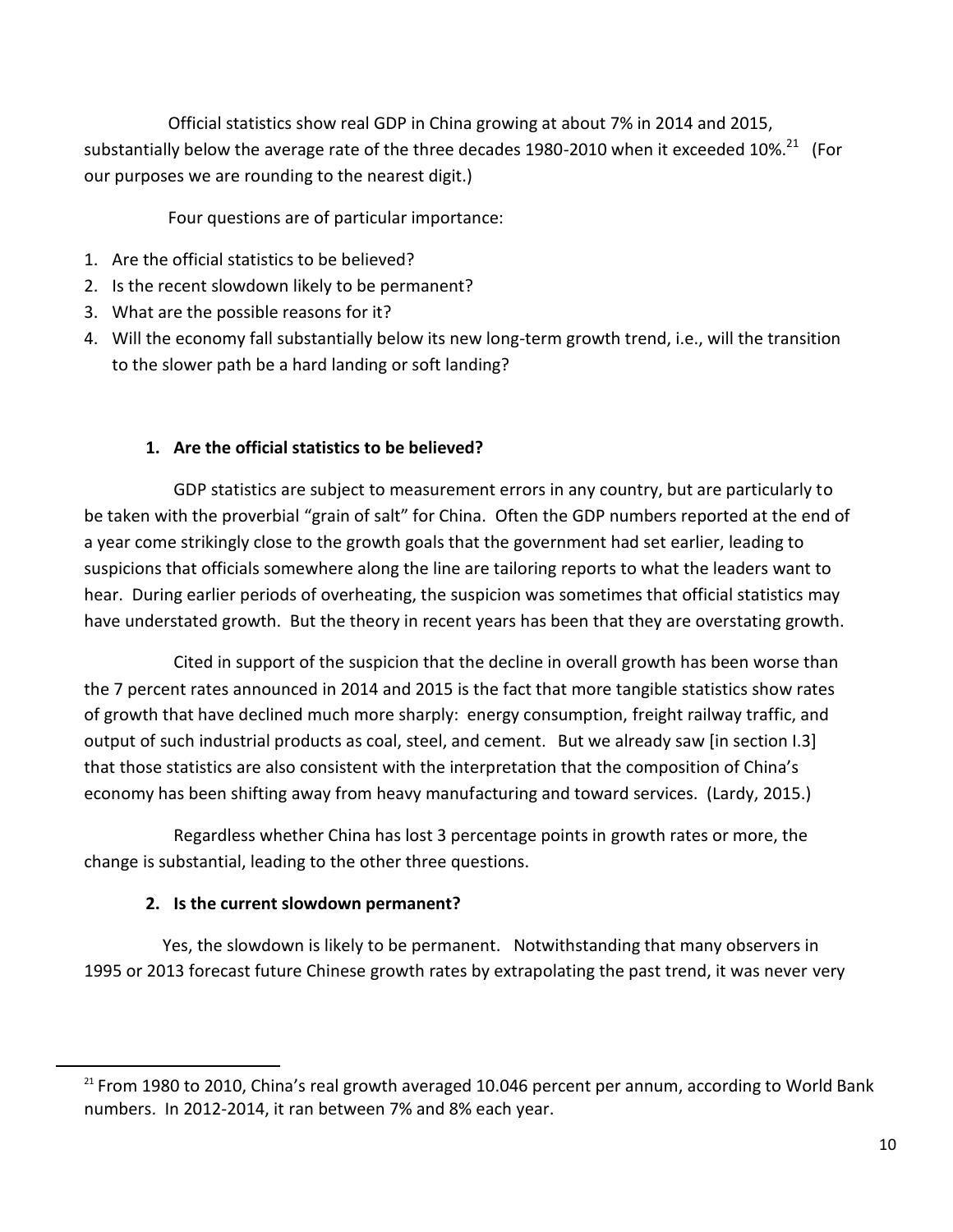likely that double-digit growth rates would be sustained for a fourth decade.<sup>22</sup> It is not known ever to have happened before in history. We turn next to the long list of possible reasons why rapidly growing countries in general, and China in particular, can be expected to slow down.

## **3) Possible reasons for the long-term slowdown**

There is no automatic tendency for countries to catch up with the leaders just because they start out poor. If they are poor because of such factors as bad institutions (e.g., lack of property rights or rule of law) or adverse geography (e.g., landlockedness or remoteness), they may well remain poor.<sup>23</sup> But conditionally on having good institutions and economic integration with the rest of the world, there is a tendency for lower-income countries to grow faster and gradually close the gap with the rich countries. The phenomenon is called conditional convergence. $^{24}$ 

## – **Middle-income trap?**

 $\overline{\phantom{a}}$ 

Some economists in recent years have identified a "middle-income trap." According to this view, countries that have achieved economic development, that is, have escaped poverty for most of their citizens (typically via success in labor-intensive manufactured goods), are nevertheless likely to find it difficult to ascend to the next level and achieve rich-country status. Rather they remain stuck at middle income levels. One interpretation might be that countries can move up the ladder of development, progressing to more sophisticated products, only until all the rungs on the ladders are filled by others.

Eichengreen, Park and Shin (2012), for example, estimate that the slowdown typically sets in at mean GDP per capita of \$16,540 in 2005 constant U.S. dollars at purchasing power parity (or a median of \$15,085), whereupon the growth of per capita income slows on average from 5.6 to 2.1 per cent per annum. If those estimates were right, it would imply that China had not yet reached the level at which it would be expected to slow down. Its per capita GDP in constant 2005 purchasing-power-parity dollars was still only about \$10,000 in the ICP statistics for 2011.<sup>25</sup> But a follow-up paper, Eichengreen, Park and

<sup>&</sup>lt;sup>22</sup> Pritchett and Summers (2013). A surprisingly little-noted precursor was Easterly, Kremer, Pritchett, and Summers (1993). That paper, like Krugman (1994), provided a contrarian take on the conventional wisdom that extrapolated East Asian countries' growth rates indefinitely into the future. One might view these two papers as 20 years premature. Or one might credit them for having sounded a rare note of caution in the period preceding the East Asia crisis of 1997-98, a period during which most observers thought that these countries had found the elixir of eternal growth.

 $23$  E.g., Pritchett (1997), Acemoglu, Johnson, and Robinson (2002, 2005), and Collier (2008).

<sup>&</sup>lt;sup>24</sup> Lucas (1990), Sala-i-Martin (1996), Quah (1996), Pritchett (1997), and Alfaro, Kalemli-Ozcan and Volosovych (2008).

 $25$  And had been less than \$8,000 in 2007, the last year for which Eichengreen et al (2012, 2013) had statistics.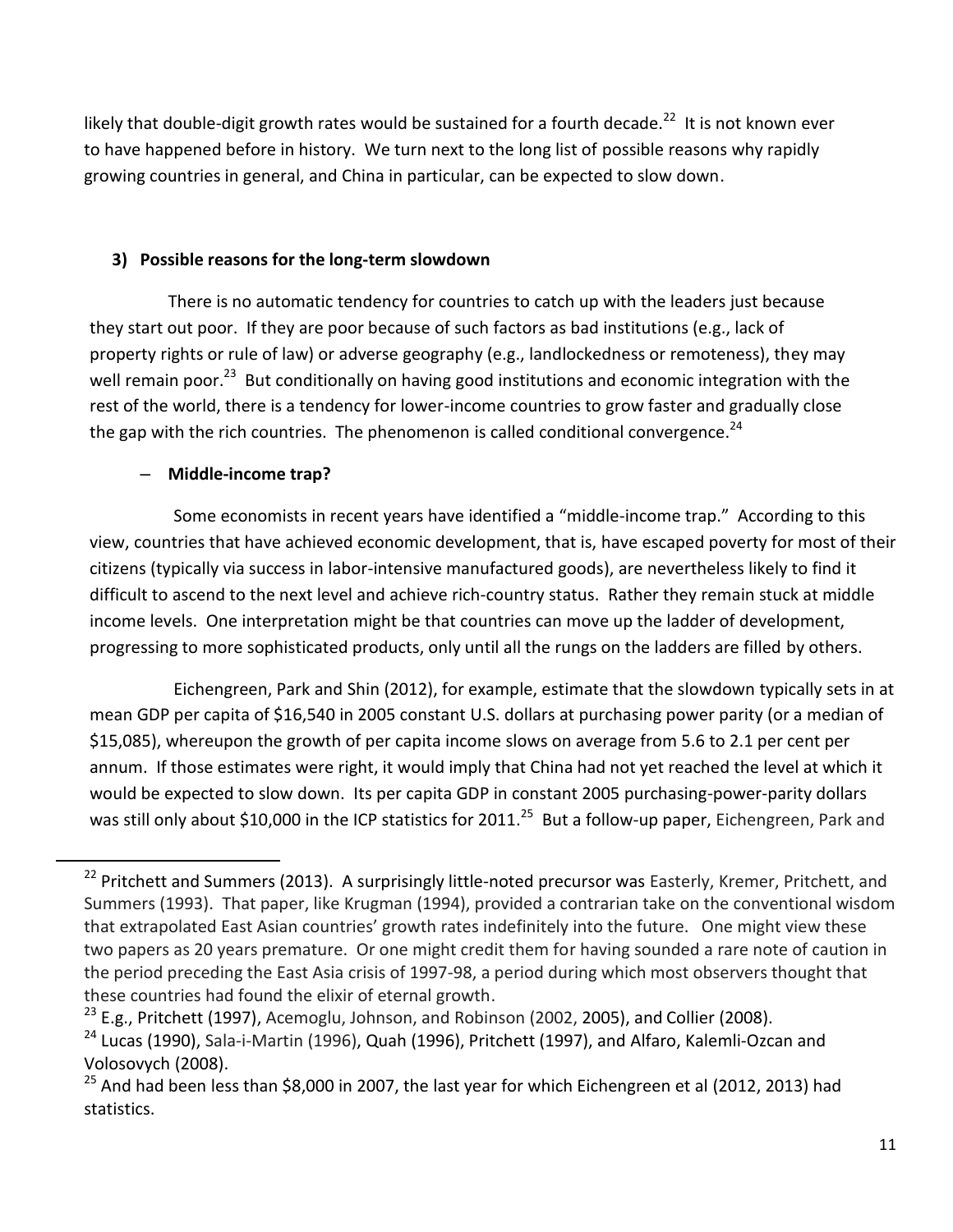Shin (2013), found a second "node" in the \$10,000-\$11,000 range, in addition to the one they had earlier found at \$15,000-\$16,000. This is important because it suggests that China may now be in the middleincome trap.

On the other hand, there are certainly cases of middle-income economies continuing to grow and eventually achieving levels of income comparable with advanced countries. Singapore and Korea are outstanding examples.

The growth experience of East Asian countries has long been characterized by the "flying geese" pattern. Japan is the lead goose, followed by Singapore, Korea, etc. At each stage of development, the country produces the products that had previously been produced by the country that preceded it, with the corresponding capital/labor ratio and appropriate technology. In this view, there is nothing to stop China now from continuing up the ladder following the path of the others.

#### – **Regression to the mean**

Pritchett and Summers (2014) made a simple but important point. Statistically, countries that grow faster than average in one period tend on average to regress to the mean, that is, to slow down somewhat in the subsequent period. According to their results, once one allows for this effect in the data, there is nothing special about middle income levels, no evidence of a middle-income trap per se. The implication for China's economic prospects is the same, an expectation that its growth is likely to slow down, but the reasoning is different.

#### - **Natural mechanisms of convergence**

The hypotheses of a middle-income trap and regression to the mean are purely statistical statements about patterns in GDP, without much economic content. But there are a number of economic reasons to expect that the rate of growth of a rapidly developing country will begin to slow down when the gap between its income and that of the most advanced countries becomes narrower. They are all relevant to China, some more so and some less.

#### – Technical convergence

Ever since Solow (1957), the conventional wisdom has been that variation in growth performance, across countries or across time, is attributable less to the inputs (capital and labor) and more to how much output the economy can produce out of given inputs, that is, technical change as measured by the rate of growth of Total Factor Productivity. Technical change is not limited to pure technology, but includes innovations such as new products, adoption of state-ofthe-art production techniques, and improvements in managerial efficiency. It stands to reason that it is easier for a developing country to emulate these techniques than it is for a country at the frontier to develop them in the first place. It may follow, then, that the more products,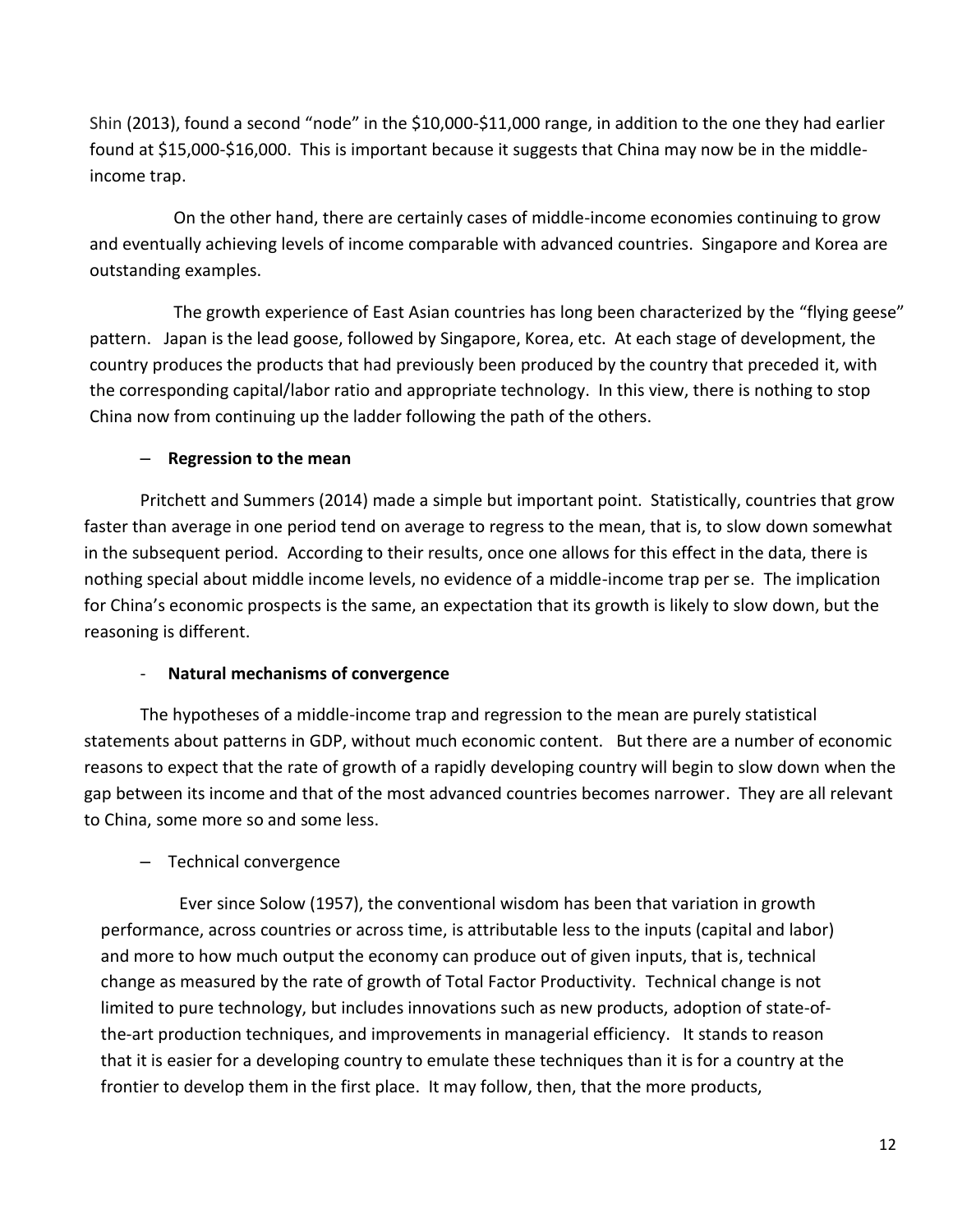technologies and management practices that have already been adopted from the front runners in the past, the fewer remain to be adopted in the future.

– Rising capital/labor ratio

Young (1994, 1995) -- popularized by Krugman (1994) -- challenged the conventional wisdom that the East Asian economic miracle must take the form of growth in Total Factor Productivity by calculating increases in the capital stock and the effective labor force and finding that they accounted for most of the growth in GDP, especially in Singapore and China. High rates of national saving led to high rates of investment in both physical capital and human capital. An important implication was that these countries might soon run into diminishing returns to capital. It had already happened in Japan, where the real interest rate had been driven down by years of high saving and investment (including public infrastructure investment: every body of water had been either bridged, tunneled, or paved over).

When financial crisis hit Southeast Asia and Korea in 1997, these writings appeared to have been clairvoyant. Contrary to what had been the instincts of many non-economists, there really is such a thing as too much investment. Korea had too many steel mills and too many auto factories. Thailand had too much beach-front condominium construction.

Available data suggests that over a few decades of super-high rates of saving<sup>26</sup> and investment, China has raised its capital/labor ratio rapidly – more rapidly than is normal for its stage of development. Capital per capita doubled from 2000 to 2010 (though still well below the levels of advanced countries). The investment was a source of growth for a long time. But the most tangible manifestation is the miles of empty apartment buildings left by excessive residential construction.

– Rural-urban migration

A major source of growth in China has been rural-urban migration, corresponding to long-standing two-sector models of economic development in which there is surplus labor in the countryside together with higher-productivity jobs in the manufacturing sector. Peasants leave rural districts and move to the cities, in search of the better jobs. The elastic supply of labor from the countryside keeps wages from rising in the urban sector. But eventually the process runs its course, as the surplus of labor is used up. The manufacturing sector runs into labor shortages and has to start paying higher wages. This is called the Lewis turning point.<sup>27</sup>

<sup>&</sup>lt;sup>26</sup> Kray (2000); Ma and Yi (2011); Wei and Zhang (2011). China's nationl saving rate reached a remarkable 52 per cent of GDP in 2013.

<sup>&</sup>lt;sup>27</sup> Lewis (1954).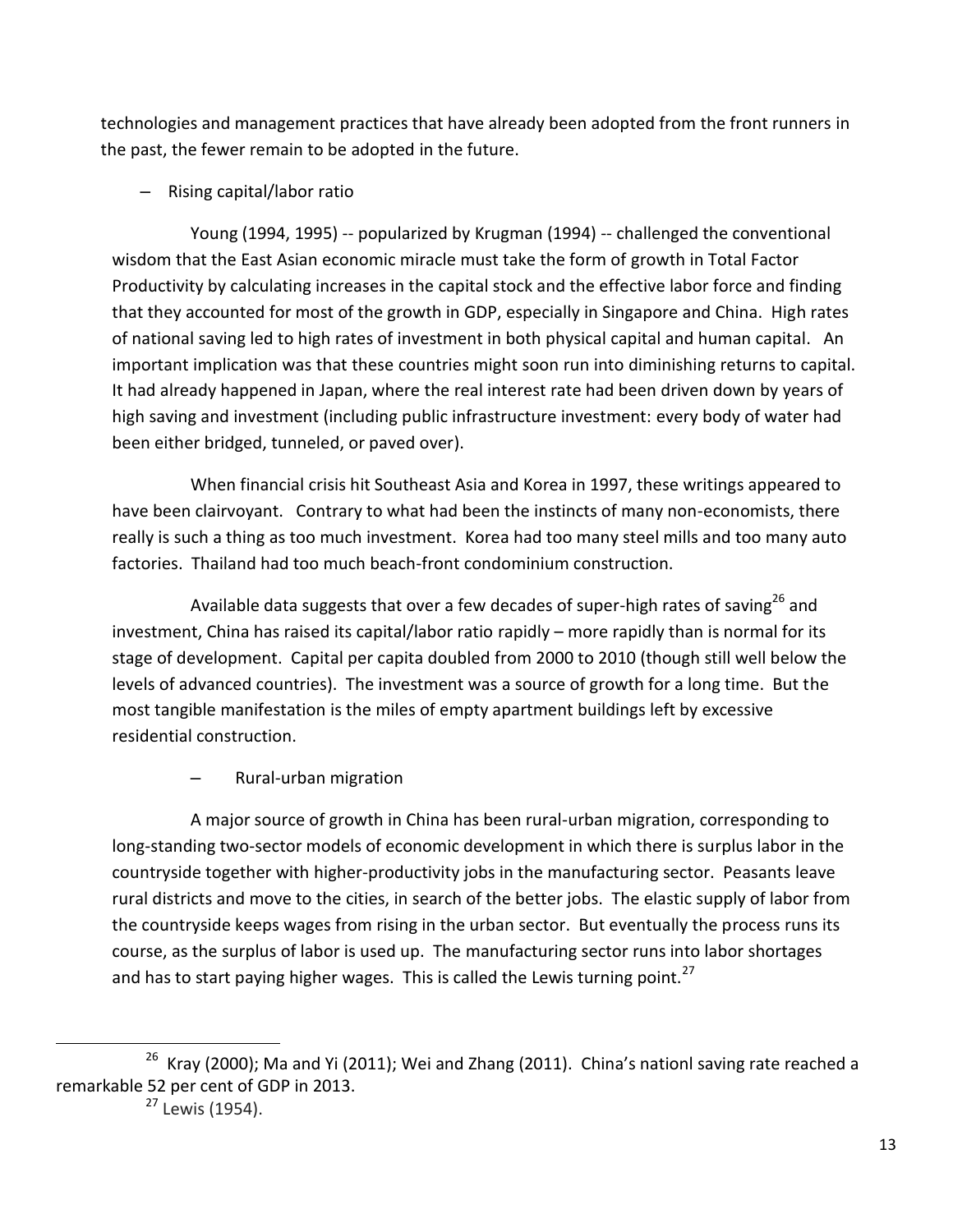It seems to fit well the experience of China. For a long time, the supply of unskilled labor was said by some to be limitless. But labor shortages eventually arose in the coastal provinces and workers started receiving greater wage increases. The process was delayed by the hukou system, which creates an impediment to migration. That workers finally receive higher wages was a natural sign of successful development. But it did suggest that export growth would have to slow down, as China was no longer the world's low-cost producer. (Hourly wages passed Mexico's in 2011, for example.)

– Adjustment to rising costs of labor & land.

As the prices of labor and land are bid up, industry has had to find ways to adjust. Five adjustments:

- $\cdot$  1<sup>st</sup>, some manufacturing is migrating to inland provinces, where wages and land prices are still relatively low.
- $\cdot$  2<sup>nd</sup>, operations are shifting to Vietnam or Bangladesh, where wages are lower still.
- $\cdot$  3<sup>rd</sup>, Chinese companies are beginning to automate, substituting capital for labor.
- $\bullet$  4<sup>th</sup>, they are moving into more sophisticated products, following the path blazed earlier by Japan, Korea, and other Asian tigers in the "flying geese" formation.
- 5 <sup>th</sup>, some multinational companies that had in the past moved labor-intensive stages of their production process to China, out of the US or other high-wage countries, are now moving back.
	- -- Aging

Economic growth slows when the proportion of retired people rises relative to those of working age. Japan over the two decades has been a strong example. Often this aging is considered a natural demographic transition that arrives with high levels of income. In the case of China, the phenomenon was artificially and excessively speeded up by the so-called "one-child policy."

– Services have a lower rate of productivity growth

Another natural evolution in any country is a shift in the structure of the economy from manufacturing to services, already noted in section (1.3). This natural structural evolution is similar to the shift from agriculture to manufacturing that most countries experience at the first stage of development. But services tend generally to have a lower rate of productivity growth than either primary commodities or manufacturing. So that is another explanation for the slowdown in overall Chinese economic growth.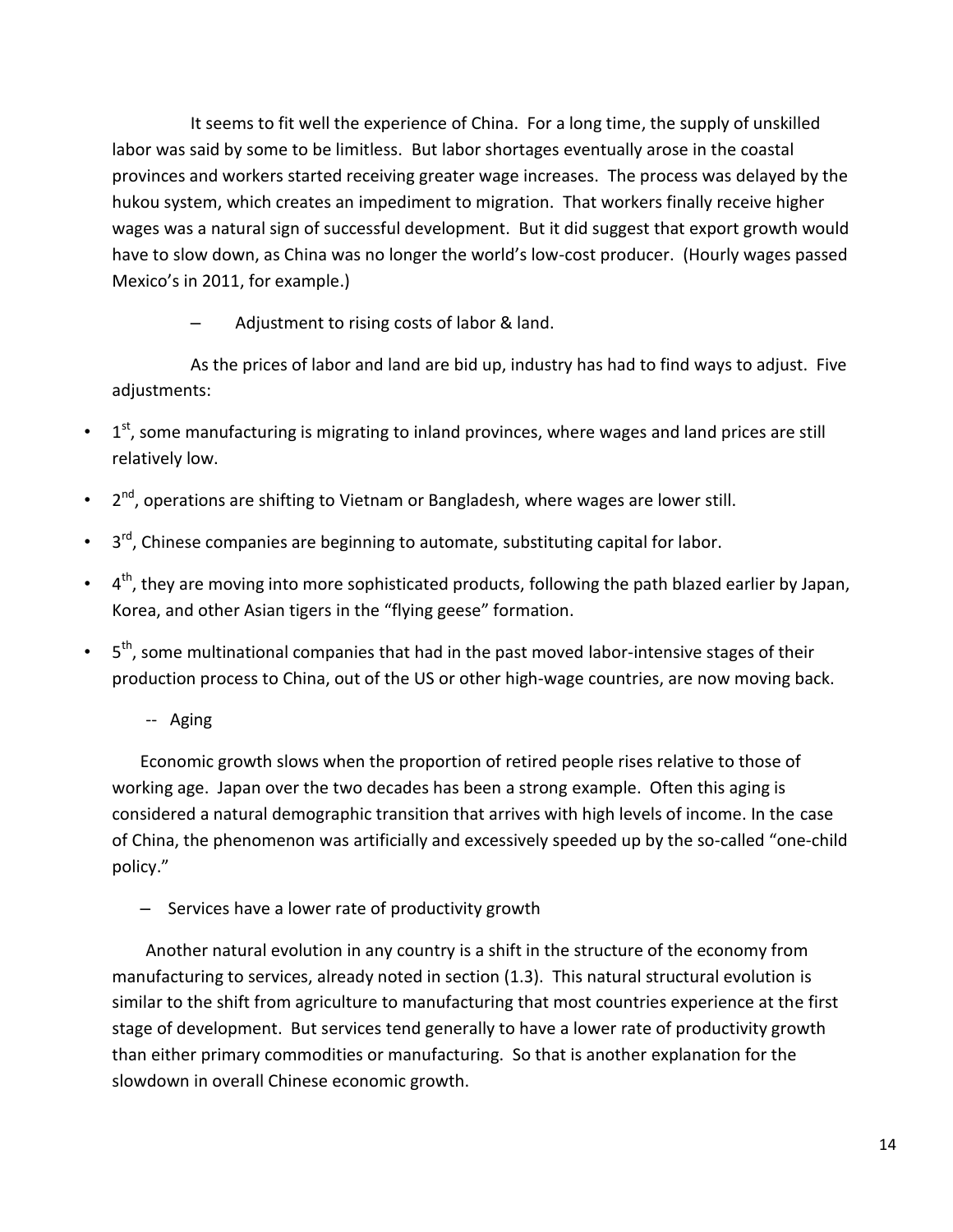#### – Limitations of the environment.

Besides the availability of labor and land, China's fast-growing economy has run into another sort of limit: natural resources and the "carrying capacity" of the environment. At lower levels of income, the priority is on food, clothing and shelter. As incomes rise and the environment gets worse, people start to worry more about the safety of their food and workplaces and the quality of their air and water, and they are willing and able to pay a price in conventional marketmeasured terms for a higher quality environment. The Environmental Kuznets Curve is a general pattern whereby pollution worsens at early stages of economic growth, reaches a peak, and then starts to improve with further growth. Standard estimates in international data show a turning point for sulphur dioxide at roughly \$10,000 per capita.<sup>28</sup> China is now there. But there is also evidence that democracies are more likely to translate the public's desire to improve the environment into reality than are autocracies.

#### **3. Hard landing or soft landing?**

Thus there are plenty of reasons to think that China's slowdown to a more sustainable rate of growth is natural and not necessarily cause for concern. The important question is whether the transition takes the form of a soft landing or a hard landing.

If the economy during the high-growth phase was highly dependent on investment or too highly leveraged, a slowdown in the rate of growth of potential output can lead to a hard landing featuring distressed debt and excess productive capacity. The precedent of post-1980s Japan is a bit worrisome. Korea had such a hard landing too, in 1997-98.

China certainly has had excessive residential construction and bad loans in the banking and shadow-banking systems. But nothing that has happened recently makes a hard landing inevitable, in particular not the 2015 stock market bubble and its reversal.

## **4. The ends of the trends?**

 $\overline{\phantom{a}}$ 

<sup>&</sup>lt;sup>28</sup> E.g., Grossman and Krueger (1995) and Frankel and Rose (2005). This is an application where one wants to measure income per capita in PPP terms. The Environmental Kuznets Curve does not work for all measures of environmental quality. There is no sign of a natural turning point for carbon dioxide, the main gas responsible for global climate change, for example. The obvious explanation is that regulation at the national level can address domestic pollutants like SO2, given effective institutions of governance, but not global pollutants like CO2 because of the global free rider problem, absent an effective international treaty.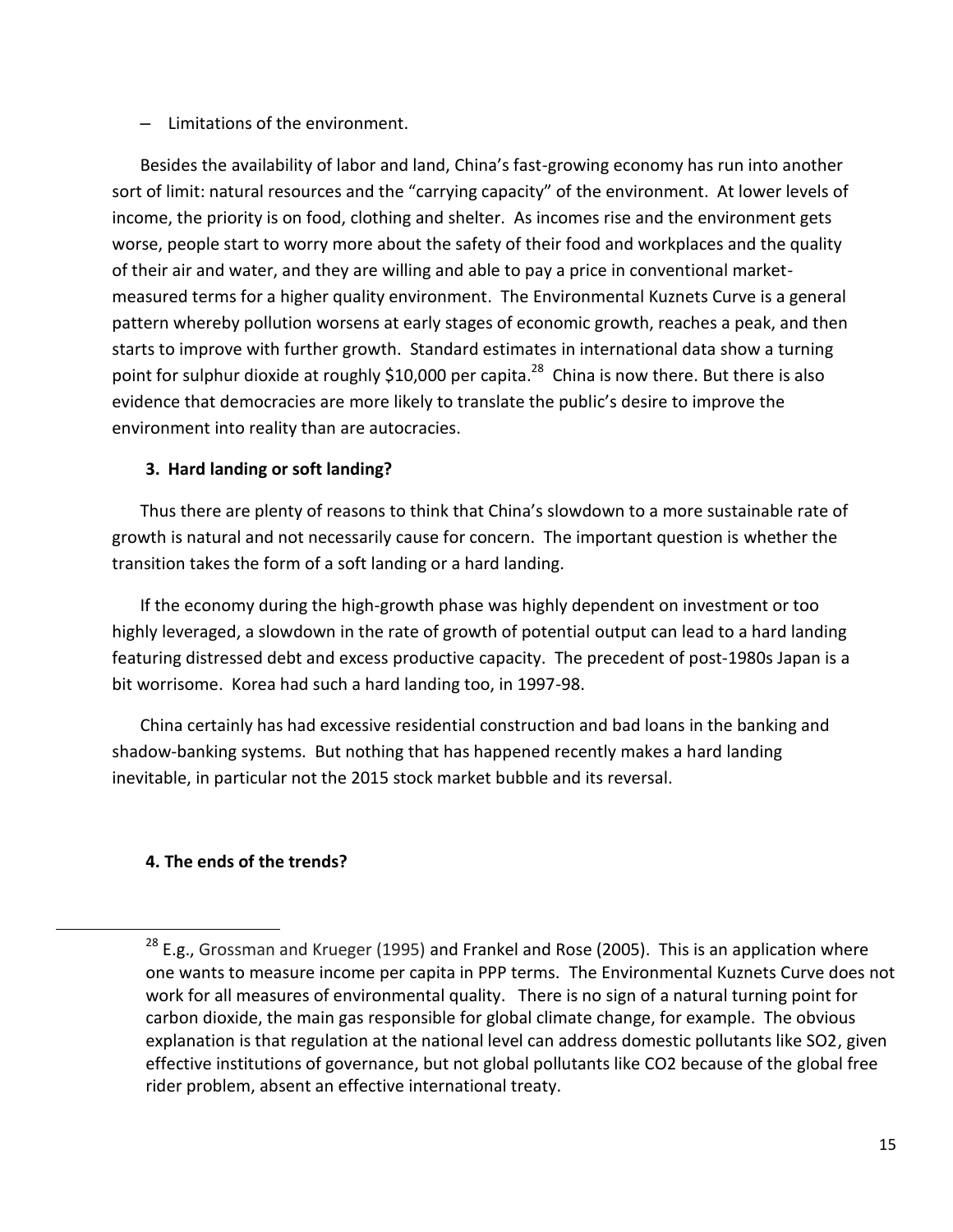Forecasting is largely a matter of choosing between trends and mean-reversion. Telling the difference between cycles and trends in growth rates is particularly difficult for emerging market countries.<sup>29</sup>

Until recently, continued globalization of trade and continued rapid growth of China were two trends that would have appeared easy to extrapolate into the future. But, as we have seen, simple extrapolation is likely to go astray. After decades of an ever-rising ratio of world trade to GDP, this measure of globalization has slowed sharply since 2008. After decades of 10 per cent GDP growth in China, this measure of Chinese economic performance has slowed sharply since 2010. Have these two trends both come to screeching halts?

The two phenomena partially overlap, though only partially. China's economic miracle was to some extent based on the export of manufactures. By 2008, China's economy was a big enough share of the world economy that a slowdown in its trade implied something of a slowdown in world trade. China's trade has slowed down both because its total GDP has slowed down and because the structure of its GDP has begun to switch away from dependence on the export of manufactured goods and more toward the consumption of services.

What seemed to be permanent trends were not. To be sure, they were not purely short-term phenomenon either. Thirty or forty years is a long time. But In retrospect, our perceptions were too heavily influenced by the statistics of 1980-2008. Global trade will continue to grow in the "new normal", $30$  and perhaps faster than GDP. China will continue to grow, and probably faster than the rest of the world. But the break-neck growth rates of those decades were above the truly long-run trends, and some regression to the mean should not have been as much of a surprise as it was.

l

 $29$  Aguiar and Gopinath (2007).

 $30$  Escaith and Miroudot (2015).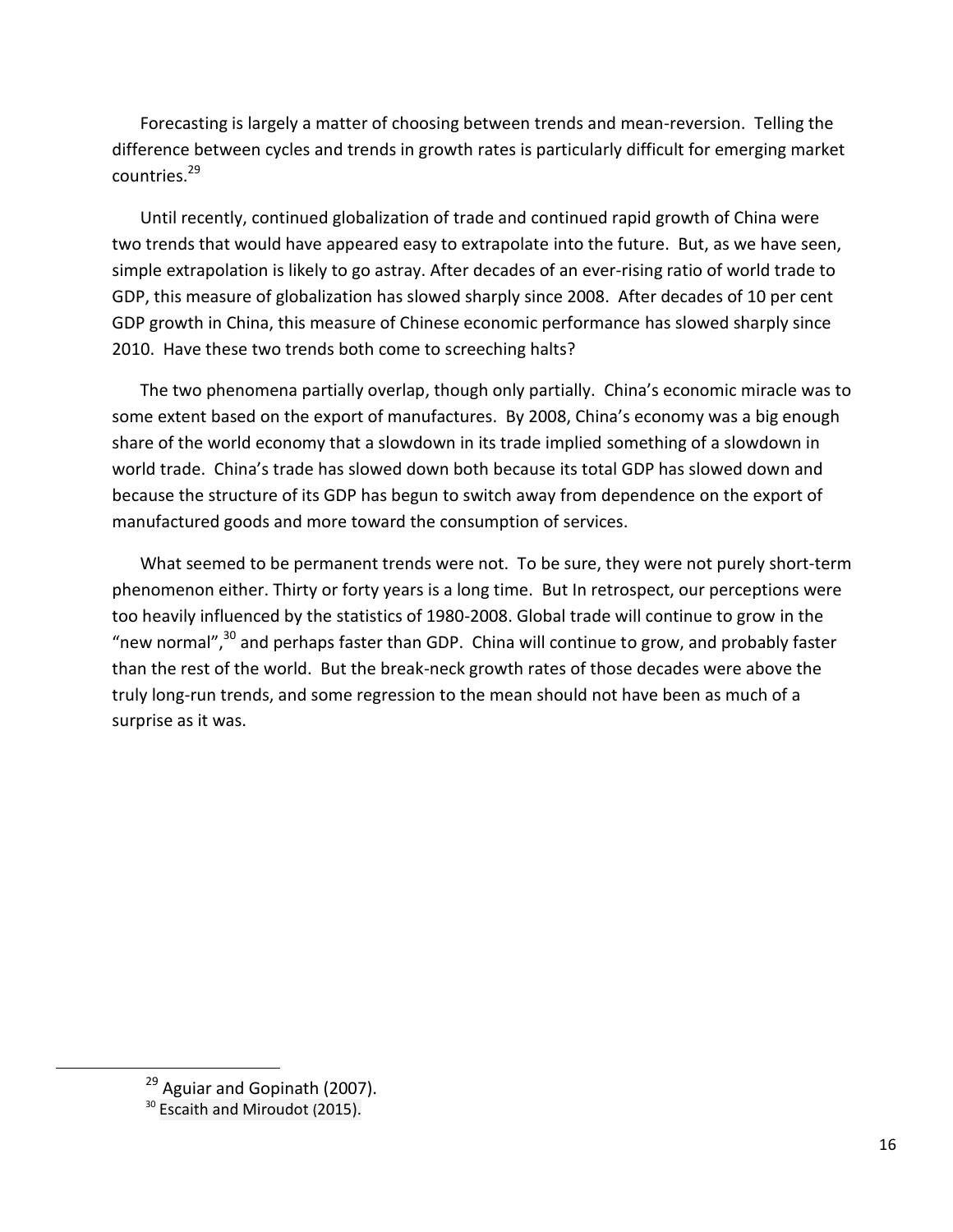#### **References**

Abiad, A, P Mishra and P Topalova (2014), "How Does Trade Evolve in the Aftermath of Financial Crises?" *IMF Economic Review*, 62: 213-247.

Acemoglu, Daron, Simon Johnson, and James A. Robinson (2002), "Reversal Of Fortune: Geography And Institutions In The Making Of The Modern World Income Distribution," *Quarterly Journal of Economics*, v107 (4, Nov), 1231-1294..

\_\_\_\_\_\_ (2005), "Institutions as a fundamental cause of long-run growth," in Philippe Aghion and Steven Durlauf, editors. *Handbook of economic growth*. Vol. 1. (Elsevier): 385-472.

Aguiar, Mark, and Gita Gopinath (2007), "[Emerging Market Business Cycles: The Cycle is the Trend](http://www.economics.harvard.edu/faculty/gopinath/files/cycleisthetrend.pdf)," *Journal of Political Economy 115, 1,* February.

Alfaro, Laura, Sebnem Kalemli-Ozcan and Vadym Volosovych (2008), "Why Doesn't Capital Flow from Rich to Poor Countries? An Empirical Investigation," *Review of Economics and Statistics*, 90, 2, pp.347-68.

Arteta, Carlos, M.Ayhan Kose, Franziska Ohnsorge and Marc Stocker (2015), "The Coming US Interest Rate Tightening Cycle: Smooth Sailing or Stormy Waters?" Policy Research Note (World Bank Group: Washington, DC), September.

Balassa Bela (1964). "The Purchasing-Power Parity doctrine: A Reappraisal," *Journal of Political Economy*, 72(6): 584– 596.

Baldwin, Richard (2009), *The Great Trade Collapse: Causes, [Consequences](http://www.voxeu.org/epubs/cepr-reports/great-trade-collapse-causes-consequences-and-prospects) and Prospects*, VoxEU.org eBook, 27 November 27.

Boz, E, M Bussiere, and C Marsilli (2015), "[Recent Slowdown in Global Trade: Cyclical or Structural](http://www.voxeu.org/article/recent-slowdown-global-trade)", in *The Global Trade Slowdown: A New Normal?* edited by Bernard Hoekman (Centre for Economic Policy Research: London). Summarized at VoxEU.org, 12 Nov., 2014

Bussière, Matthieu., Giovanni Callegari, Fabio Ghironi, Giulia Sestieri and Norihiko Yamano (2013), "Estimating Trade Elasticities: Demand Composition and the Trade Collapse of 2008-2009," *American Economic Journal: Macroeconomics*, 5, no.3, July, pp. 118-51. [NBER WP 17712.](http://www.nber.org/papers/w17712) *VoxEU* [Summary,](http://www.voxeu.org/article/understanding-great-trade-collapse-2009) 2012.

Cheung Yin-Wong, Menzie Chinn, Eiji Fujii (2010). "Measuring Misalignment: Latest Estimates for the Chinese Yuan," in Simon Evenett, editor, *The US-Sino Currency Dispute: New Insights from Economics, Politics and Law*. A VoxEU.org Publication (Centre for Economic Policy Research: London). , April.

Collier, Paul (2008), *The Bottom Billion: Why the Poorest Countries are Failing and What Can Be Done About It* (Oxford University Press: Oxford).

Constantinescu, Cristina, Aaditya Mattoo, and Michele Ruta (2015) "[The Global Trade Slowdown: Cyclical or](http://go.worldbank.org/ID0E15NB50)  [Structural?](http://go.worldbank.org/ID0E15NB50)", IMF WP 15/6 (International Monetary Fund, Washington DC), January.

Easterly, William, Michael Kremer, Lant Pritchett, and Lawrence Summers (1993).,"Good Policy or Good Luck? Country Growth Performance and Temporary Shocks," *Journal of Monetary Economics*, *32*(3), 459-483.

Eichengreen, Barry and Masahiro Kawai, 2014, "Issues for Renminbi Internationalization: An Overview," January 21, ADBI Working Paper 454 (Asian Development Bank Institute: Tokyo).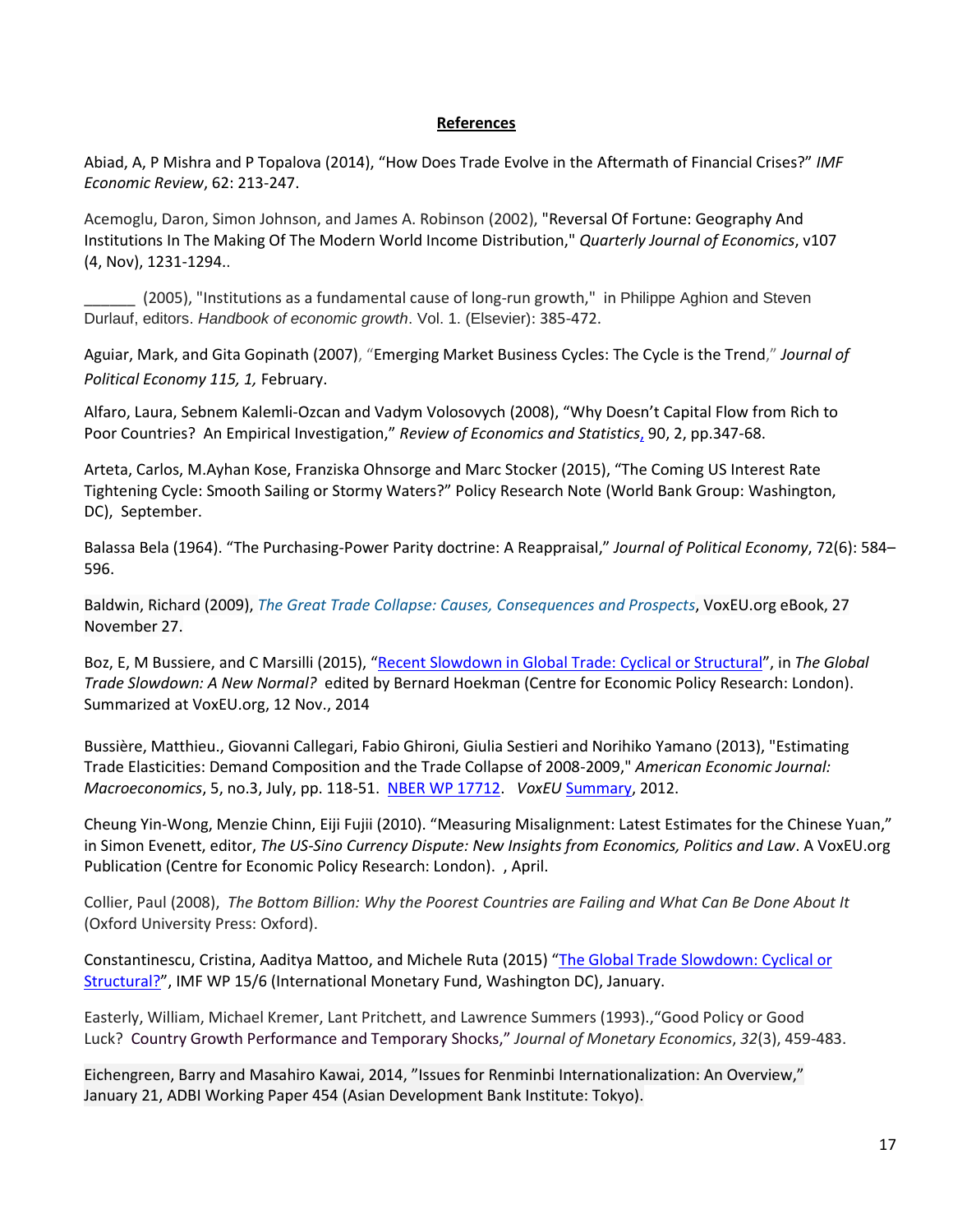Eichengreen, Barry, Donghyun Park and Kwanho Shin (2012), "When Fast Growing Economies Slow Down: International Evidence and Implications for China," *Asian Economic Papers* 11, pp.42-87.

Eichengreen, Barry, Donghyun Park, and Kwanho Shin (2013), "*Growth slowdowns redux: New evidence on the middle-income trap*." (National Bureau of Economic Research No. 18673: Cambridge MA).

Escaith, Hubert, Nanette Lindenberg, and Sébastien Miroudot (2010) "International Supply Chains and Trade Elasticity in Times of Global Crisis," WTO Staff Working Paper ERSD-2010-08 (World Trade Organisation: Geneva).

Escaith, Hubert, and Sébastien Miroudot (2015), "World Trade and Income Remain Exposed to Gravity," Chapter 7, *The Global Trade Slowdown: A New Normal?"* edited by Bernard Hoekman (Centre for Economic Policy Research: London), June: 127-160.

Evenett, Simon J (2014), "[The Global Trade Disorder: New GTA data](http://www.voxeu.org/article/global-trade-disorder-new-gta-data)", VoxEU.org (Centre for Economic Policy Research: London), 13 November.

Feenstra, Robert, and Shang-Jin Wei, editors, 2010, *China's Growing Role in World Trade* (University of Chicago Press: Chicago).

Frankel, Jeffrey (1995), "The World Over the Next Twenty-five Years: Global Trade Liberalization, and the Relative Growth of Different Regions," *The World in 2020: An international panel on economic prospects a quarter of a century ahead*, Prometeia, Bologna, November. CIDER WP C96-061 ( Economics Department, University of California, Berkeley), 1996. In *Lo Scenario Mondiale e il Futuro Dell'Economia Italiana*, edited by Paolo Onofri (Il Mulino), 1997 (in Italian), 49-81.

--- (2006). "On the yuan: The choice between adjustment under a fixed exchange rate and adjustment under a flexible rate," *CESifo Economic Studies* (Oxford University Press: Oxford) vol. 52(2): 246–275.

--- (2012). "Internationalization of the RMB and historical precedents," *Journal of Economic Integration*, 27: 329–365.

--- (2014). "[IMF Reform and Isolationism in the US Congress](http://www.eastasiaforum.org/2014/01/29/imf-reform-and-isolationism-in-the-us-congress/)," *East Asia Forum*, 29 January.

Frankel, Jeffrey, and Andrew Rose (2005), "Is Trade Good or Bad for the Environment? Sorting out the Causality," *Review of Economics and Statistics*, 87(1).

Freund, Caroline (2009), "The Trade Response to Global Downturns: Historical Evidence", Policy Research Working Paper Series 5015 (World Bank, Washington, DC).

Grossman Gene, and Alan Krueger, 1995, "Economic Growth and the Environment," *The Quarterly Journal of Economics.* May; 110(2): 353-77.

Irwin, Douglas (2002), "Long-Run Trends in World Trade and Income", *World Trade Review*, 1:1, 89-100.

-- (2015) "World Trade and Production: A Long–run View," in *The Global Trade Slowdown: A New Normal?*  VoxEU.org eBook, ed. by Bernard Hoekman (Centre for Economic Policy Research: London), June.

Koopman, Robert, Zhi Wang, and Shang-Jin Wei (2008), "How Much of Chinese Exports Is Really Made in China? Assessing Domestic Value-added When Processing Trade is Pervasive," NBER WP 14109 (National Bureau of Economic Research: Cambridge MA).

Kraay, Aart (2000) "Household saving in China." *The World Bank Economic Review* 14.3: 545-570.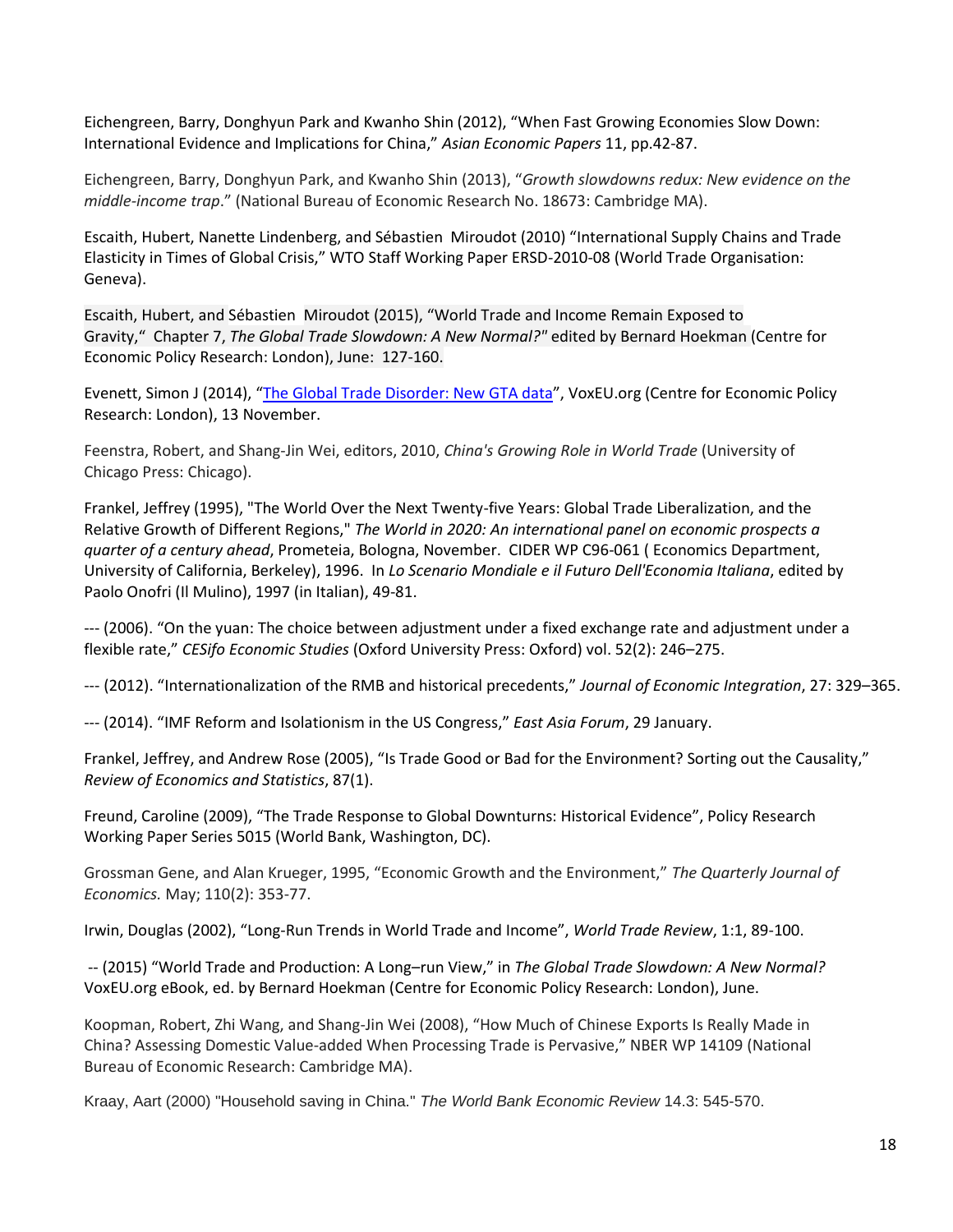Krugman, Paul, 1994, "The Myth of Asia's Miracle." *Foreign Affairs vol.* 73, no. 6: 62-78.

Lardy, Nicholas (2015), "Skeptics of China's GDP Growth Have Not Made Their Case" (Peterson Institute for International Economics: Washington DC), August 14.

Lawrence, Robert (2015), "Slowdown in World Trade," HKS (slides), September.

Lewis, W. Arthur (1954). "Economic Development with Unlimited Supplies of Labour," *The Manchester School of Economic and Social Studies* 22 (2) May: 139–91.

Lucas, Robert (1990), ["Why Doesn't Capital Flow from Rich to Poor Countries?](https://www.nyu.edu/econ/user/debraj/Courses/Readings/LucasParadox.pdf)" *American Economic Review* 80, 2: 92–96.

Ma, Guonan, and Wang Yi. 2011, "China's High Saving Rate: Myth and Reality,"*Economie Internationale* 2: 5- 39.

Maddison, Angus (2007), *Contours of the World Economy I-2030AD*, (Oxford University Press: Oxford).

Obstfeld, Maurice (2015), "The World Economy After the Global Financial Crisis" (International Monetary Fund: Washington DC), November 20.

Pethokoukis James (2014). "[Sorry, China, the US is Still the W](http://www.aei-ideas.org/2014/04/sorry-china-the-us-is-still-the-worlds-leading-economic-power)orld's Leading Economic Power," *AEIdeas* (American Enterprise Institute: Washington DC)), 30 April.

Prasad, Eswar (2009). "Is the Chinese Growth Miracle Built to Last?" *China Economic Review*, 20(1): 103–123.

Pritchett, Lant (1997), "Divergence, Big Time." *The Journal of Economic Perspectives* 1, July: 3-17.

Pritchett, Lant and Lawrence Summers, (2013). ["Asia-phoria meet regression to the mean,"](http://ideas.repec.org/a/fip/fedfpr/00007.html) Proceedings, Asia Economic Policy Conference (Federal Reserve Bank of San Francisco: San Francisco), Nov, pages 1-35. NBER Working Paper 20573, October.

Quah, Danny T. (1996), "Empirics for Economic Growth and Convergence." *European Economic Review* 40.6: 1353- 1375.

Sala-i-Martin, Xavier (1996), "The Classical Approach to Convergence Analysis." *The Economic Journal*: 1019-1036.

Samuelson Paul (1964), "Theoretical Notes on Trade Problems," *Review of Economics and Statistics*, 46(2): 145–154.

Solow Robert (1957), "Technical Change and the Aggregate Production Function," *The Review of Economics and Statistics*, Aug, 1:312-20.

Subramanian Arvind (2010). "[New PPP-based Estimates of Renminbi Undervaluation and Policy Implications](http://www.iie.com/publications/interstitial.cfm?ResearchID=1541)," PIIE Policy Brief No. 10–8 (Peterson Institute for International Economics: Washington, DC).

--- (2011). *Eclipse: Living in the shadow of China's economic dominance* (Peterson Institute for International Economics: Washington DC).

Subramanian, Arvind, and Shang-Jin Wei (2007), ["The WTO Promotes Trade,Sstrongly but Unevenly,"](http://ideas.repec.org/a/eee/inecon/v72y2007i1p151-175.html) *Journal of International Economics* (Elsevier), vol. 72(1), May: 151-175.

Wei, Shang-Jin (2015), "[A False Alarm About China](https://www.project-syndicate.org/commentary/china-stock-market-crash-false-alarm-by-shang-jin-wei-2015-09)," *Project Syndicate*, September 4.